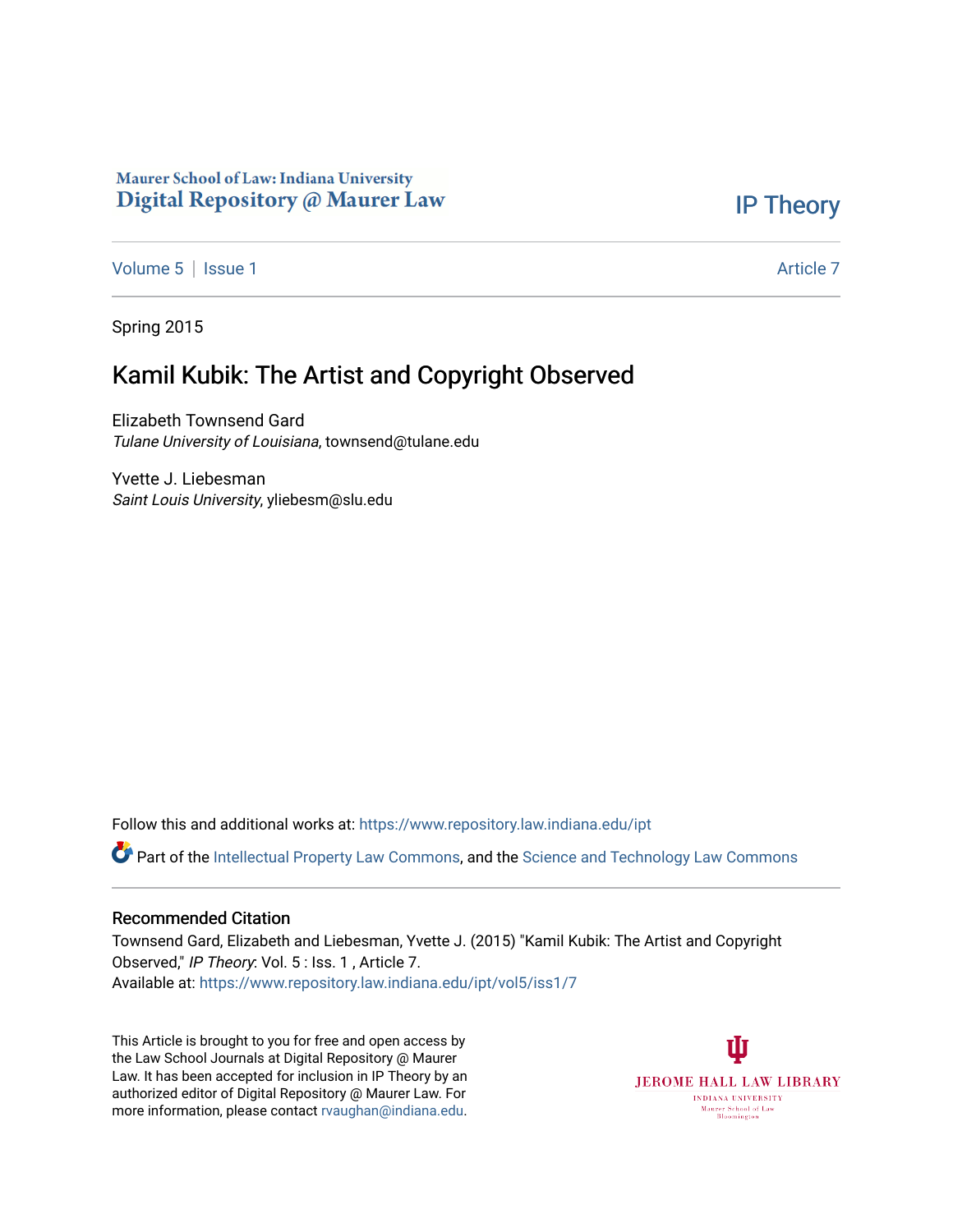# Kamil Kubik: The Artist and Copyright Observed

## Cover Page Footnote

Profs. Townsend Gard and Liebesman want to give special thanks to Eric Goldman and the 2014 WIPIP at Santa Clara Law, where we presented the work for the first time, and to Marshall Leaffer, for inviting us to present the work at the "Leveraging Creativity" Conference in 2014, as well as to Robert Brauneis who assisted us in our hunt for records at the Copyright Office. To Dan Collier, the Chief Legal Engineer for the Durationator® Copyright System, for all his assistance, as always and being willing to build crazy paths with me, as a result of this paper. And finally, to the staff at IP Theory, whose hard work is greatly appreciated. Many of the stories related in this narrative are from the personal memory of Prof. Liebesman's from her family's lifelong friendship with Kamil and Joanna Kubik. A number of the works depicted are from the collection of the co-author and her family. In addition to those thanked above, she is appreciative of Kassandra Garrison for her fine research assistance.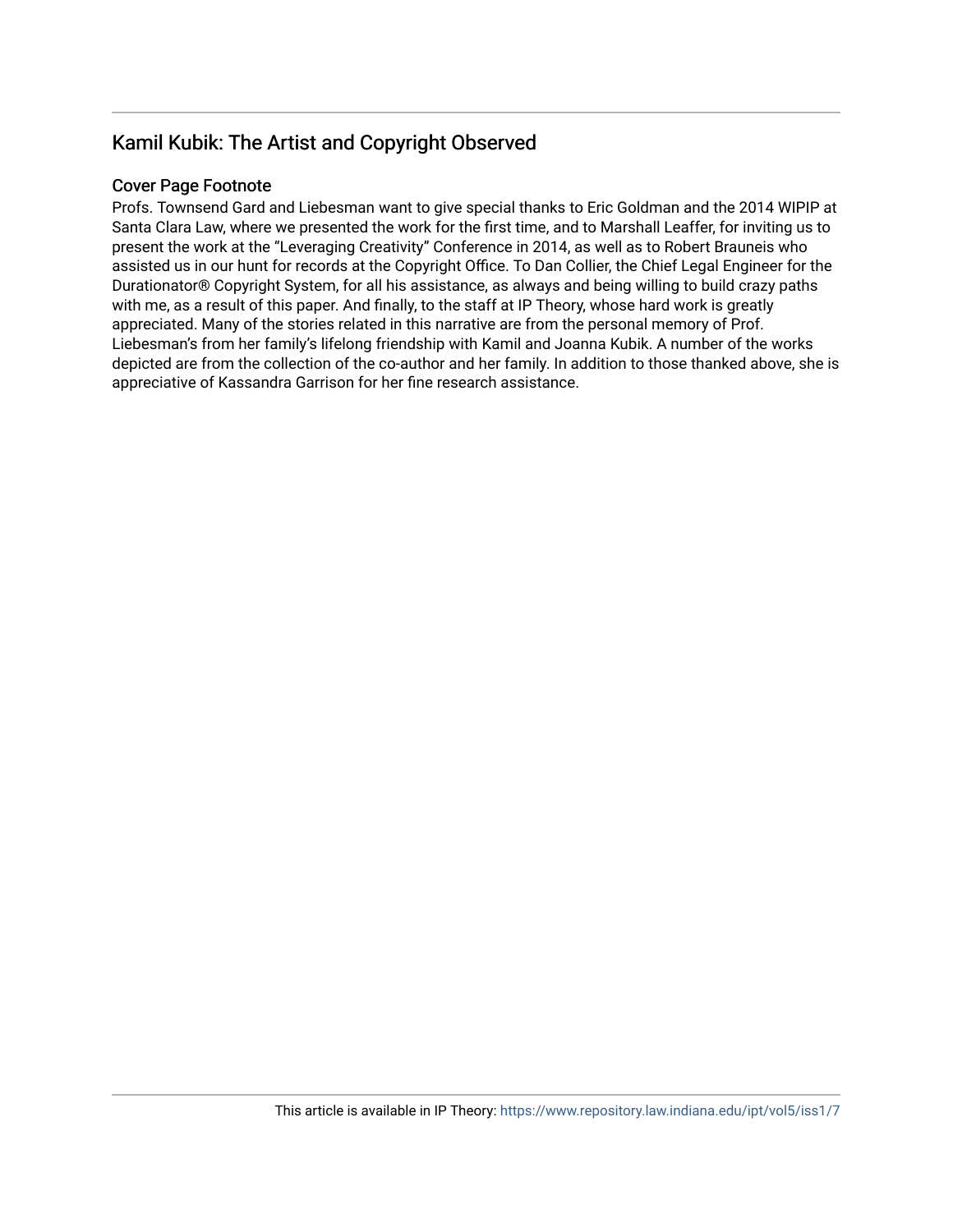

# **Kamil Kubik: The Artist and Copyright Observed**

*Elizabeth Townsend Gard\* and Yvette Joy Liebesman\*\**



PROLOGUE: A PERSONAL STORY<sup>1</sup>

**In 1969, my father, Bill Liebesman, began his lifelong friendship with Kamil Kubik. Bill was an ophthalmologist who volunteered each week teaching residents at the eye clinic at Mount Sinai Hospital in New York City. One day, while Bill was walking up Madison Avenue on his way to the hospital, he spotted what he thought was the most beautiful painting in the window of the Saint James Gallery. Each week, he would stop to gaze longingly at the object of his desire, and eventually he went inside and talked to the up-and-coming, but still unknown artist, Kamil Kubik. Thereafter, each weekly visit included a long conversation between Kamil and Bill. After a few months, Bill purchased the painting, which was the most expensive piece**

**of artwork he had ever owned.** 

**\*\* Assistant Professor of Law, Saint Louis University School of Law. Many of the stories related in this narrative are from the personal memory of Prof. Liebesman's from her family's lifelong friendship with Kamil and Joanna Kubik. A number of the works depicted are from the collection of the co-author and her family. In**  addition to those thanked above, she is appreciative of Kassandra Garrison for her fine research assistance.

1. The personal narrative about Kamil Kubik is written in the first person by Yvette Joy Liebesman.

**<sup>\*</sup> Jill H. and Avram A. Glazer Professor in Social Entrepreneurship and Associate Professor of Law, Tulane University; Founder and Co-Director, Tulane Center for IP, Media and Culture; Founder and Co-Director, Tulane Law, Culture, Innovation Initiative; and Co-Inventor, Durationator Copyright Experiment, and Director of Research and Development, Limited Times, LLC. Yvette and I want to give special thanks to Eric Goldman and**  the 2014 WIPIP at Santa Clara Law, where we presented the work for the first time, and to Marshall Leaffer, for **inviting us to present the work at the "Leveraging Creativity" Conference in 2014, as well as to Robert Brauneis**  who assisted us in our hunt for records at the Copyright Office. To Dan Collier, the Chief Legal Engineer for the **Durationator® Copyright System, for all his assistance, as always and being willing to build crazy paths with me,**  as a result of this paper. And finally, to the staff at IP Theory, whose hard work is greatly appreciated.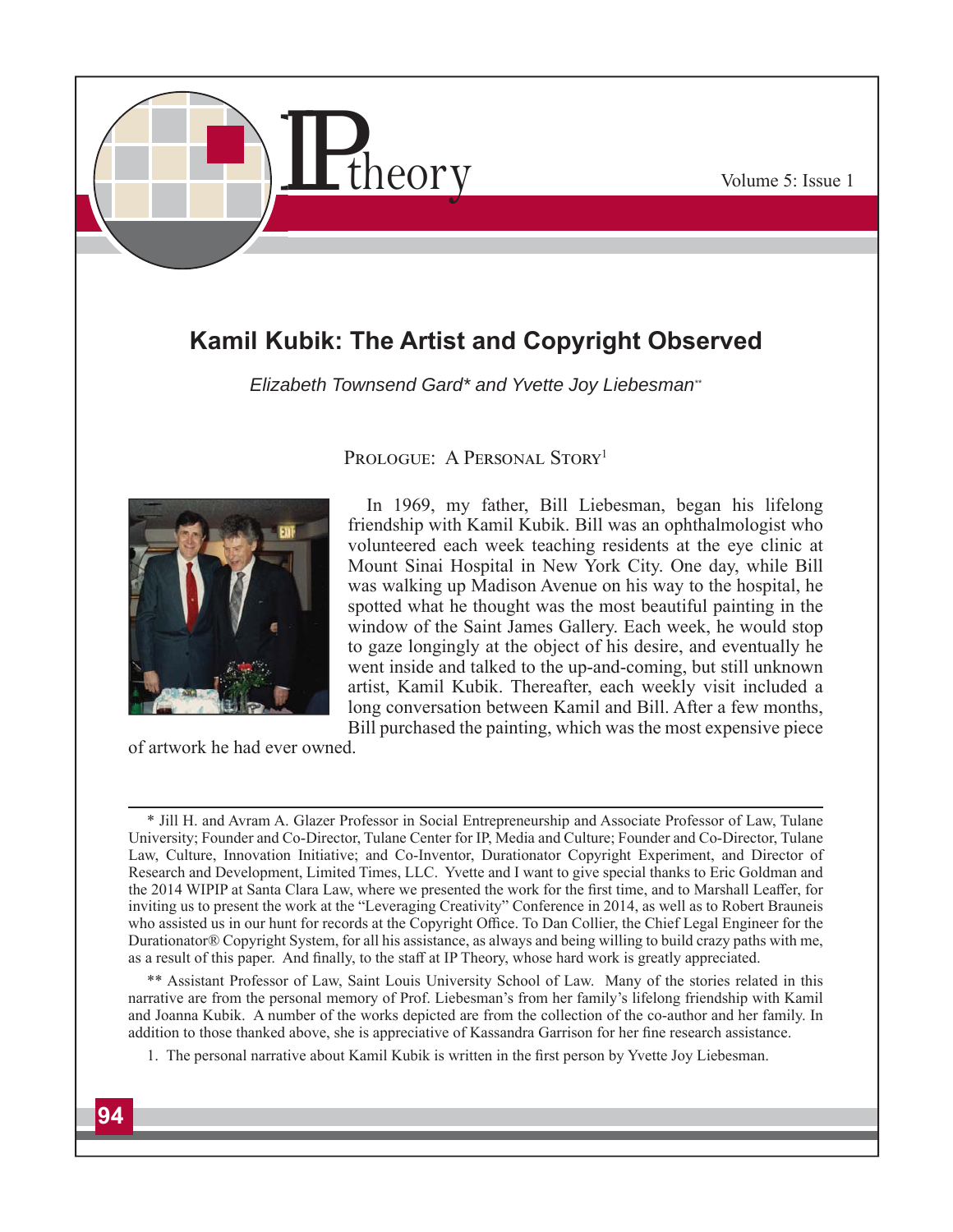

**Figure 1: Winter in Central Park** *The fi rst of many of Kamil's works that my father purchased.*

**Bill continued to stop at the Gallery and chat with Kamil, eventually changing his routine so that his visits to the gallery**  were after finishing his work at the eye clinic. Kamil and Bill **would bond over drinks and dinner before returning to their respective homes. The men learned that they were born two weeks apart—Bill in Bradley Beach, New Jersey, and Kamil in rural Czechoslovakia.** 

**Kamil and Bill were both avid story-tellers, both loved to socialize, and they had similar interests and senses of humor. They always laughed at each other's jokes, even when the rest of us cringed. Their friendship blossomed, and the two men were always smiling in each other's**  presence. Kamil and his wife, Joanna, were fixtures in our **household, and were essentially part of our family. We spent every Thanksgiving together. My parents vacationed with the Kubiks. Kamil painted my older sister playing Frisbee in Central Park, and frequently took my brother and me on** 

**outings to New York City. Kamil and Bill celebrated their 50th birthdays together with a memorable surprise party. For over forty years, Bill and Kamil were best friends, until illness and death claimed both of their lives within months of each other.** 

**INTRODUCTION** 



Artist Kamil Kubik's career lasted over 60 years, from the time he fled his native **Czechoslovakia in 1948 until his death in August of 2011. This period spanned three distinct eras of copyright law in the United States, and Kamil created many of his works abroad, adding further complexity to their treatment under copyright law. Kamil's life presents an opportunity to observe how copyright law during the mid-20th through early 21st century**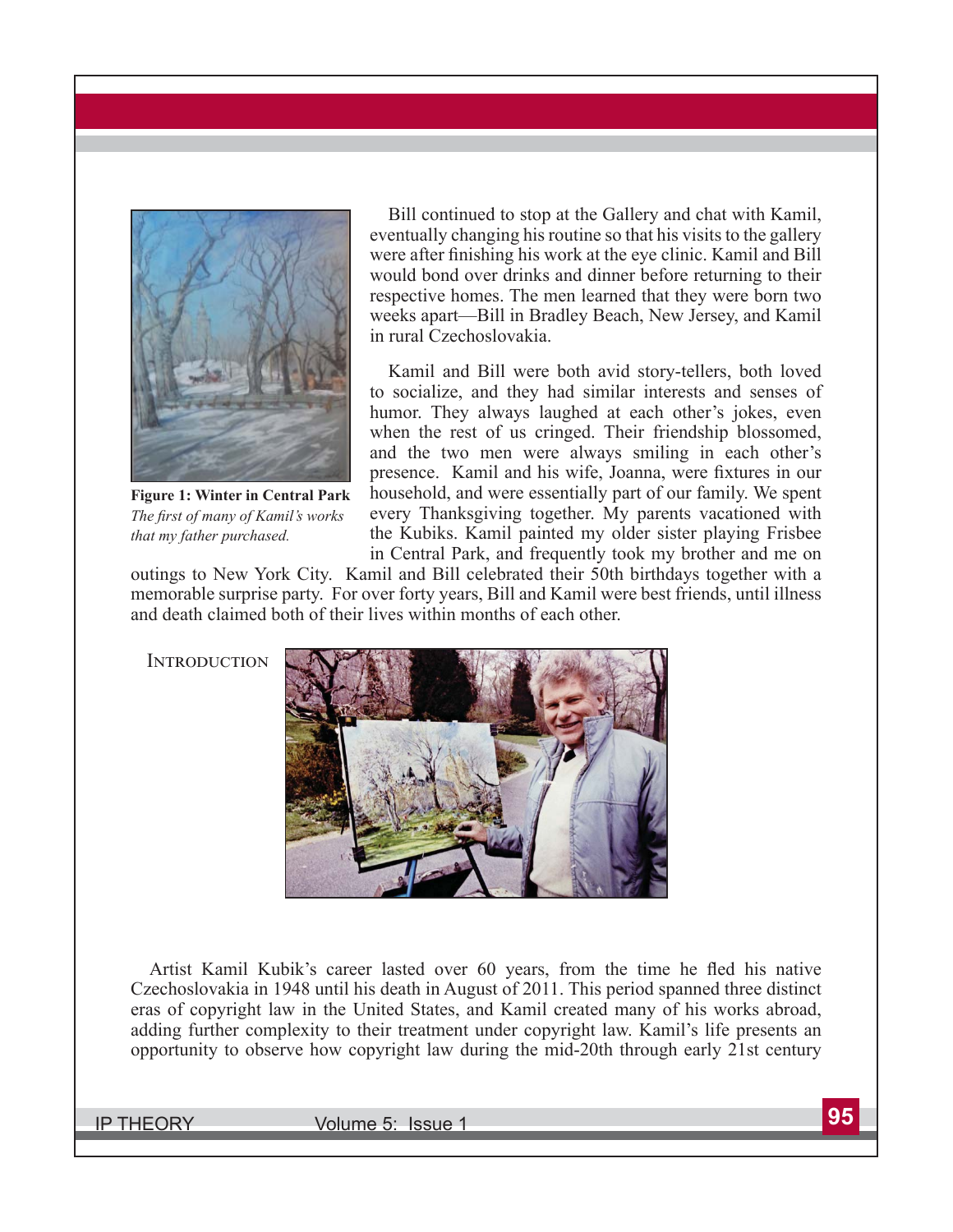interacted with an artist's life and affected his rights.

**Copyright law is the primary law that protects the artistic and economic interests of an** 



**Figure 2: Boston Commons (oil)**



#### **Figure 3: Florals (pastel)**

*Note***: From the private collection of co-author Yvette Joy Liebesman. Date unknown.**

**author. As such, this essay looks at the parallel relationship between the artist's biography and the copyright law that aff ects his works. As the idea of international harmonization has taken hold, this essay hopes to show the lack of harmonization at the moment, or at least the complexity in sorting through the many changes in copyright law**  throughout the 20<sup>th</sup> century, that now affects copyright in the twenty-first century. The results of copyright law are **dramatic—a work is either protected under copyright or it is in the public domain. There is no middle ground. The rules of copyright underwent major changes at least three times during Kamil's lifetime. This essay traces the impact** 

**of those changes in his life's work. The essay also suggests a novel way of looking at copyright—by looking not only at the individual works, but at the artist's entire body of work; each artist has a** 

copyright profile, just as they have **a biographical profi le. Finally, this essay asks several questions: did the copyright status of a particular painting matter, in the end, to Kamil? What role does copyright law actually play in Kamil's life, and how does his relationship with copyright bring insight into our own relationships with copyright law?**

**Kamil became a well-known impressionist for his beautiful**  cityscapes and florals. He was **immensely talented in both** 

**oil and pastel work. Kamil's artwork would eventually grace the walls of The Breakers in Palm Beach, Florida; the Old Ebbett Grill in Washington, DC; and the homes of Presidents, Governors, and celebrities.2 Many of his oil paintings and pastel drawings were also printed as**  lithographs and serigraphs, and sold at more affordable



**Figure 4: Central Park (oil)**

*Note***: Ruth Liebesman, sister of the coauthor, is the female Frisbee player in the lower left corner. Kamil started painting this while watching her play during her sophomore year in college, in 1977, and**  finally completed it for her law school **graduation, in 1986. Kamil often brought his easel and paints to Central Park, and would attract a crowd while he painted. He told my family that this is how he met Barbara Bush (who became one of his most famous patrons) while her husband, George H.W. Bush, was U.S. Ambassador to the United Nations.**

**2. Among the owners of his artwork are President George H.W. Bush, New Jersey Governor Tom Keane, and Donald Trump.**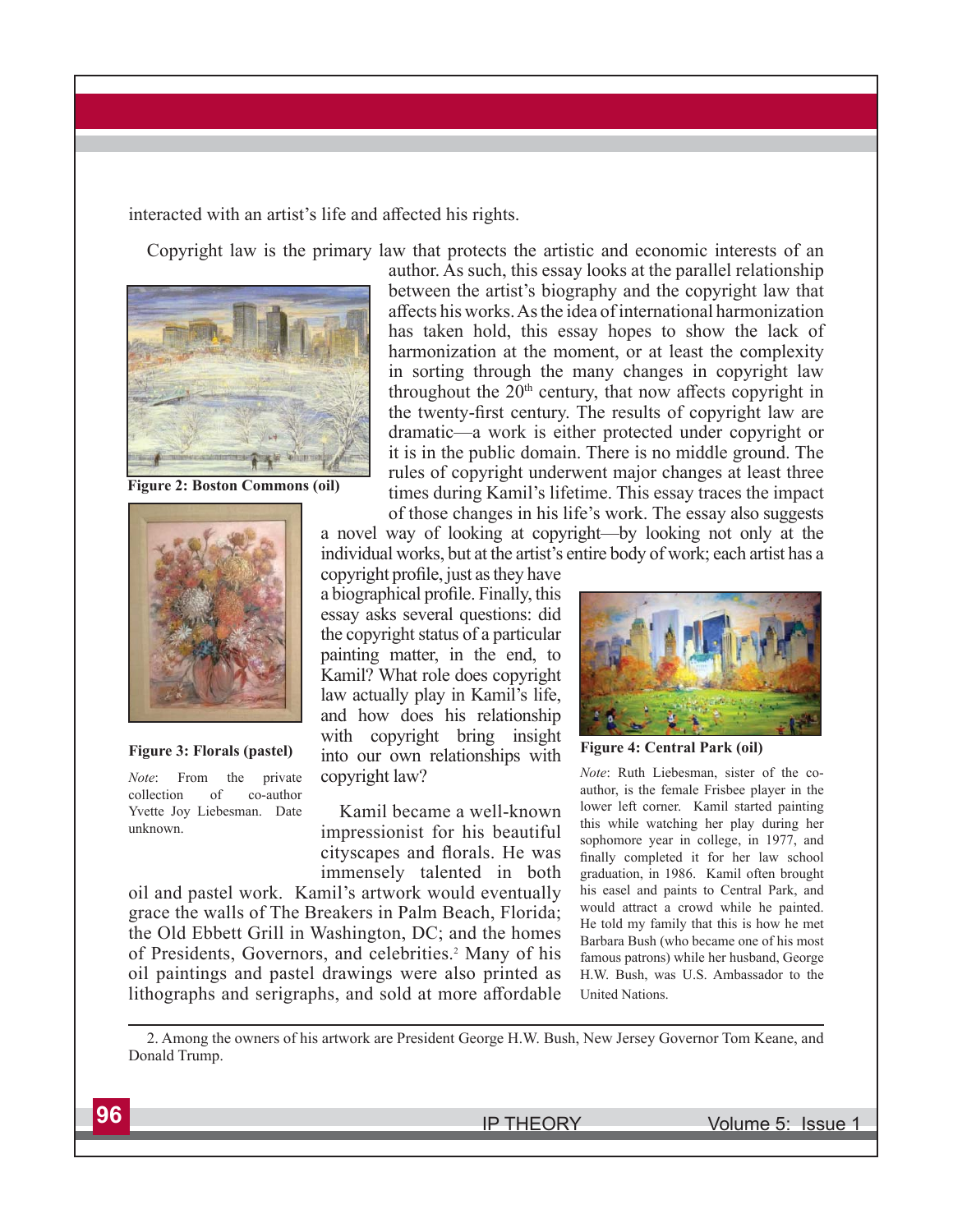prices than the four-to-five figures that he received for the originals. Fortunately, he **was not dependent on the sale of the prints, as most were not protected by copyright.**  While we could find only anecdotal evidence of Kamil's works being printed without his **authorization, this was an important issue for artists' works during the "formalities" era of U.S. Copyright Law, and as such, will be analyzed in detail.** 

**The complexity of the relationship between the prevailing copyright law and Kamil's artwork is not unique. Though this article chronicles Kamil Kubik's travels, his art, and how his rights under copyright law changed through time and location, it could be the story of many visual artists. The essay is important not only for 20th century visual artists themselves and their estates, but also may provide critical information for museums and others interested in digitizing artists' works. As museums enter the business of copying and distributing works, copyright law plays an important role in decision-making and liability questions. By focusing on one author's journey, we hope to illuminate the intricacies, peculiarities, and sorrows that make up the copyright story of 20th century artists.** 

Part I of this essay chronicles the beginning of Kamil's art career, starting with his flight **from Soviet-controlled Czechoslovakia. This section explores how the works from his birth to his escape would have been protected, both at the time of his escape and today. This section also discusses how his works were protected once he became a stateless person. Part II explores Kamil's time in Australia while he was painting sets for the Sydney Opera House. It analyzes the copyright status of the works at the time, as well as now, in both the US and Australia. How are we to understand the work of one individual as they move from one jurisdiction to another over a lifetime?**

 **In Part III, Kamil and his wife Joanna move to the United States, then return to Europe, living in London and Germany. It ends with Kamil and Joanna settling again in New York City in the late 1960s. Part IV examines how Kamil's settling in New York during the**  regime of the 1909 Copyright Act affected his status as a copyright holder for works created **through 1977. This section looks at his work over the next several years, followed by the question of what happens when the copyright transitions to a new measurement system in 1978. Part V considers the strange era of 1978-1989, again examining how the new**  copyright act affected the legal status of Kamil's works. Part VI considers Kamil's works **and rights after 1989, including potential restoration of any of his earlier works via Section 104A of the Copyright Act.** 

**Finally, Part VII discusses the potential status of Kamil's many undated works, and Part VIII looks at the implications of the study on copyright duration, namely the methods we currently use to approach a body of work. We then conclude with suggestions on how to approach mid-to-late 20th century artists in determining copyright status of works.**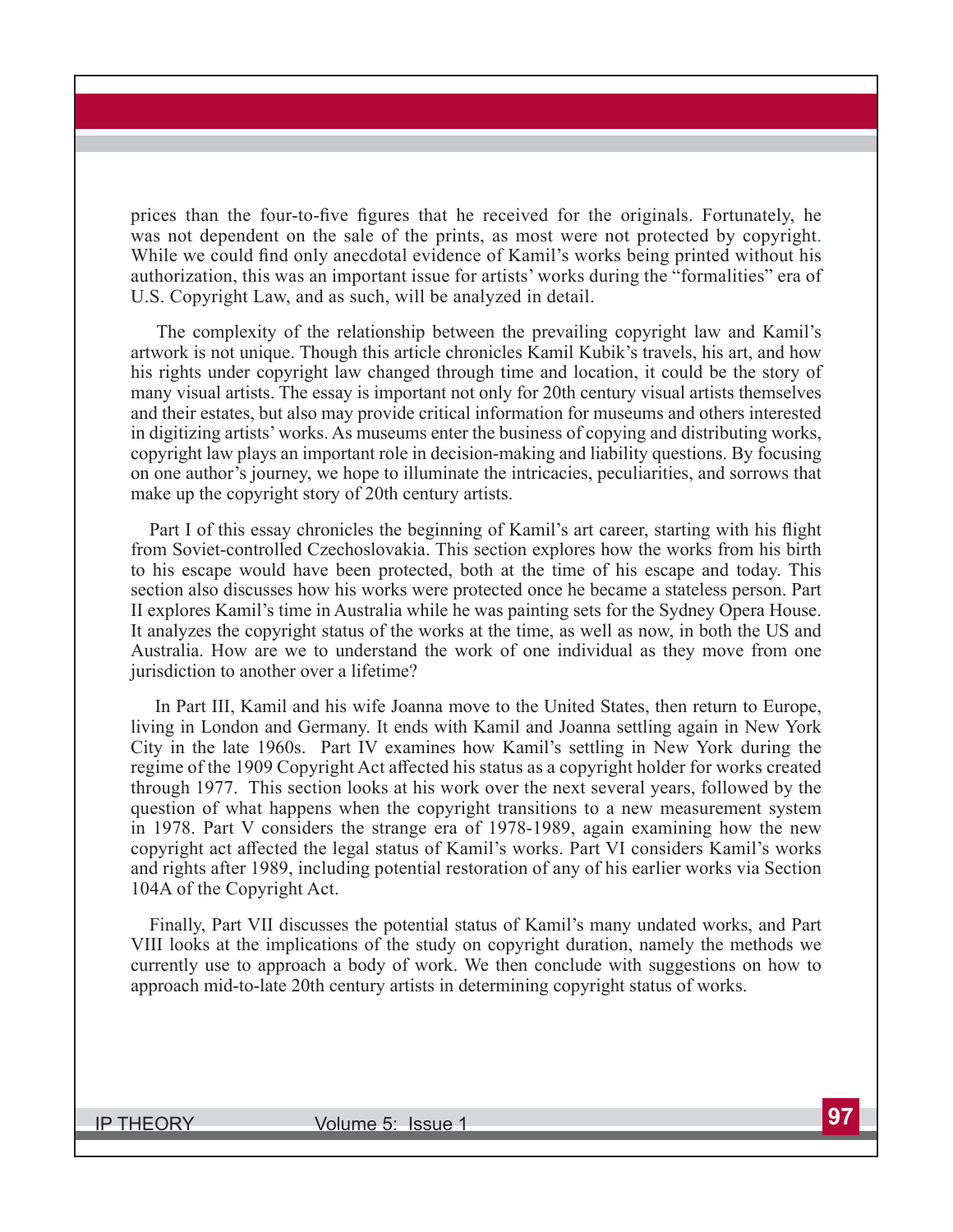#### **I. ESCAPING OVER THE MOUNTAINS**

Kamil was born on February 9, 1930 in Olomouc, Czechoslovakia,<sup>3</sup> and while he came from a family of talented artists, he was the first to pursue it as a vocation.<sup>4</sup> As a child and teenager during World War II, Kamil endured the arrest and confinement of his parents by **the Nazis. The family was relatively lucky as he, both his parents, and his sister managed** 



to survive the war.<sup>5</sup> After the conflict ended, Kamil attended art school while working as an accountant for a local grocery store chain.<sup>6</sup>

**In 1930, when Kamil was born, Czechoslovakia had been a sovereign state for just twelve years, having gained its independence from the**  Austrian-Hungary Empire after World War I.<sup>7</sup> His parents, who had **been artists themselves, had already lived under two copyright regimes.** 

When the Nazis invaded in 1938, the government fled to London.<sup>8</sup> At the end of the war, the Third Republic lasted three years,<sup>9</sup> and it was in 1948, when Kamil was 18, that the communists took power.<sup>10</sup> Over his first eighteen years, Kamil lived under three legal regimes. How did these dramatic changes affect copyright law? Does copyright law stay constant? **Does it change radically? We know that Italy passed its major copyright law in 1941 (and**  this is still its law today),<sup>11</sup> deep into the fighting of World War II. We know that one of the first acts passed in Israel under the British Mandate was copyright law.<sup>12</sup> These are just two **examples. How important was copyright law to the new sovereign state in Czechoslovakia? How important did the Nazis take copyright law, in either passing new laws or dismantling** 

4. *Chapter 1: Born into a Bad Time*, KAMIL KUBIK (last accessed Feb. 9, 2014), http://web.archive.irg/ **web/20041207214557/http://www.kamil-kiubik.com/other/artist/bad\_time\_1/index.html. The work was originally one of 15 chapters published at http://www.kamil-kubik.com/other/, and contained interviews whereby**  Kamil told his life story, but the site has since suffered from "link rot," (see Raizel Liebler and June Liebert, **Something Rotten in the State of Legal Citation: The Life Span of a United States Supreme Court Citation Containing an Internet Link (1996-2010), 15** *Yale Journal of Law and Technology***: 275 (2013)). However, the web page is available through the Internet Archive's "Wayback Machine" (http://archive.org/web/), and the coauthors retain hardcopies.**

**5.** *See supra* **note 6.**

6. *Chapter 2: Escape from Czechoslovakia*, KAMIL KUBIK, http://web.archive.org/web/20041207190355/ **http://www.kamil-kubik.com/other/artist/escape\_czech\_2/index.html. See supra note 6 regarding link rot.**

7. H. STUART HUGHES, CONTEMPORARY EUROPE: A HISTORY, at 107 (1961).

8. Milan Hauner, *Beginnings of the Czechoslovak Government in Exile: 1939-1941, in EXILE IN AND FROM* CZECHLOSVAKIA DURING THE 1930s AND 1940s 103, 200 (Charmain Brinson & Marian Malet eds., 2009).

9. WILLIAM M. MAHONEY, THE HISTORY OF THE CZECH REPUBLIC AND SLOVAKIA, 196-201 (2011).

**10.** *Id***.**

11. LAW NO. 633 OF APRIL 22, 1941, FOR THE PROTECTION OF COPYRIGHT AND NEIGHBORING RIGHTS, *available at* **http://www.wipo.int/wipolex/en/details.jsp?id=2569.**

12. See generally, MichaelD. Birnhack, Colonial Copyright: Intellectual Property in Mandate Palestine **(Oxford Univ. Press, 2012).**

**<sup>3.</sup> In 1992, the country was divided into the Czech Republic and the Slovak Republic. Olomouc is located in the Czech Republic.**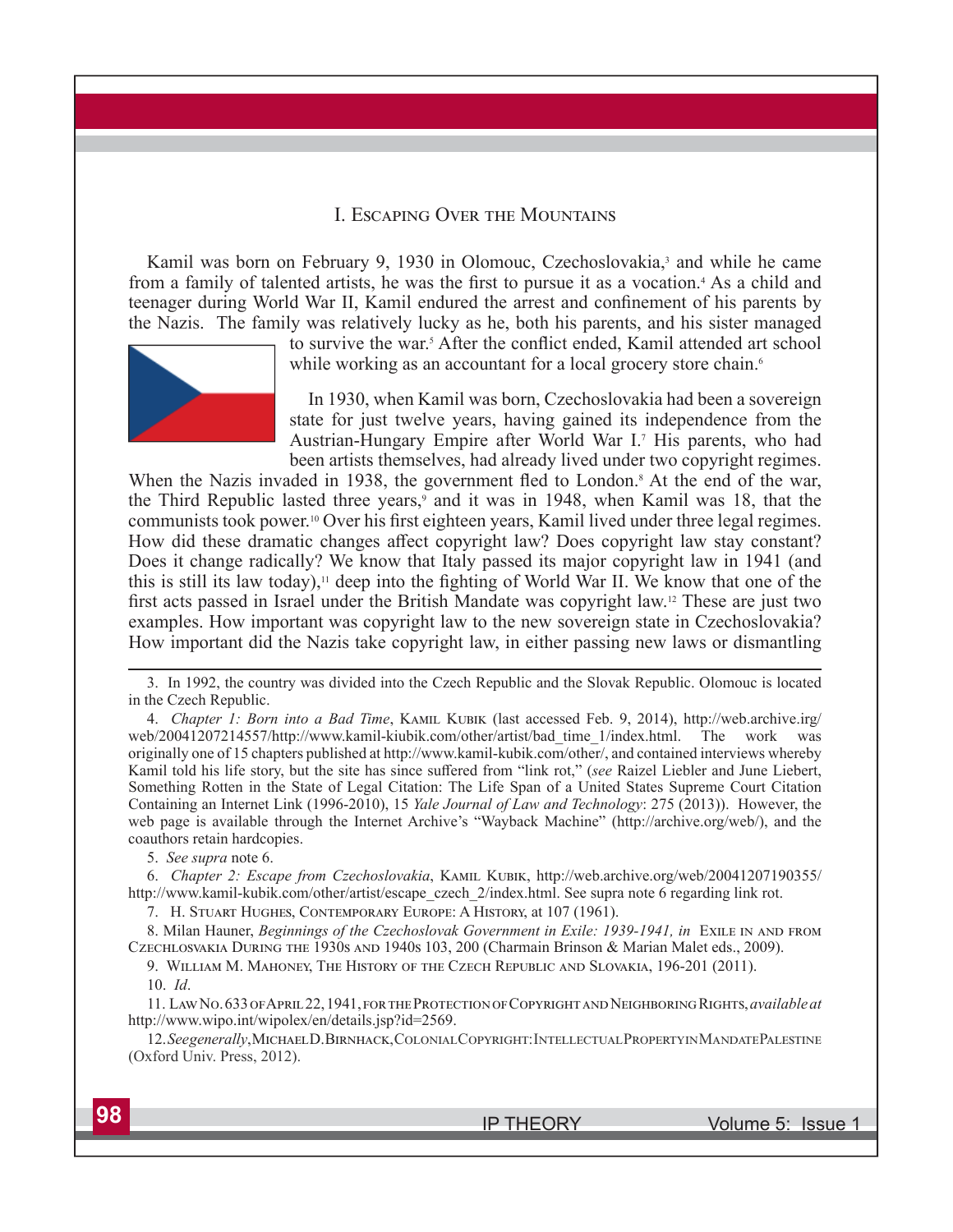**old ones? How quickly did the Communists alter copyright laws? What kind of transitional laws were in place? How much did the copyright status within Czechoslovakia alter with all of the political changes that occurred? As Elst points out, "Copyright law is thus intimately connected with both the political and economic systems within which it functions. It is, therefore, to be expected that any major change in the political-economic order of society will**  influence the legal nature, the content, and/or the function of copyright within the system."<sup>13</sup>

**We do not have a clear picture of Kamil's early life—his parents' artwork or his own—nor how they were legally protected during this time of great legal change. This is true for many artists whose lives began in Europe during the early or mid-20th century. These questions would seem merely academic if it were not for copyright restoration in many places around the world, including in the United States. One of the curious requirements of U.S. copyright restoration is that an author must be a national or domiciliary of a country that is considered "eligible" at the time of creation, or more directly, a member of the Berne Convention.14** Czechoslovakia did not join the Berne Convention until 1993;<sup>15</sup> therefore, under a strict reading of Section 104A,<sup>16</sup> works before that country joined the Berne Convention would not **qualify for restoration.17 How does this relate to Kamil's family story? Any published works by him or his family before 1993 would not receive copyright protection in the United States under restoration under a strict reading of the statute.18**

**What about their unpublished works? That, of course, is another story. If unpublished works created by Kamil or his parents were discovered, they would be protected under United States law for the life of the author plus seventy years, regardless of their citizenship status.19 Section 303(a) provides for additional time if a work was published for the first time between 1978 and** 

15. UNITED STATES COPYRIGHT OFFICE, CIRCULAR 38A, INTERNATIONAL COPYRIGHT RELATIONS OF THE UNITED STATES, *available at* http://www.copyright.gov/circs/circ38a.pdf. Czechlosvakia (or as the Czech Republic) **joined the following international copyright treaties at the indicated dates: Berne (Paris) Jan. 1, 1993; Convention for the Protection of Producers of Phonograms Against Unauthorized Duplication of Their Phonograms: Jan. 1, 1993; Universal Copyright Convention (UCC) Geneva: Mar. 26, 1993; UCC Paris: Mar. 26, 1993; World Trade Organization: Jan. 1, 1995; World Intellectual Property Organization (WIPO) Copyright Treaty: Mar. 6, 2002; WIPO Performances and Phonograms Treaty (WPPT): May 20, 2002. Id.**

**16. 17 U.S.C. § 104A (2012).**

17. UNITED STATES COPYRIGHT OFFICE, CIRCULAR<sup>38</sup>B, COPYRIGHT RESTORATION UNDER THE URAA, *available at* **http://www.copyright.gov/circs/circ38b.pdf.**

**18.** *See supra* **note 16.** 

**19. 17 U.S.C. §§ 302–304 (2012) (providing that unpublished works created before January 1, 1978, are protected by copyright for the life of the artist plus seventy years). Thus, lost unpublished works that surface will be protected through 2081 (70 years after Kamil's death).**

<sup>13.</sup> MICHAEL ELST, COPYRIGHT, FREEDOM OF SPEECH, AND CULTURAL POLICY IN THE RUSSIAN FEDERATION 2 **(Martinus Nijhoff Publishers, 2005).**

**<sup>14. 17</sup> U.S.C. § 104A(h)(6)(D)("The term "restored work" means an original work of authorship that . . .**  has at least one author or rightholder who was, at the time the work was created, a national or domiciliary of an eligible country, and if published, was first published in an eligible country and not published in the United **States during the 30-day period following publication in such eligible country").**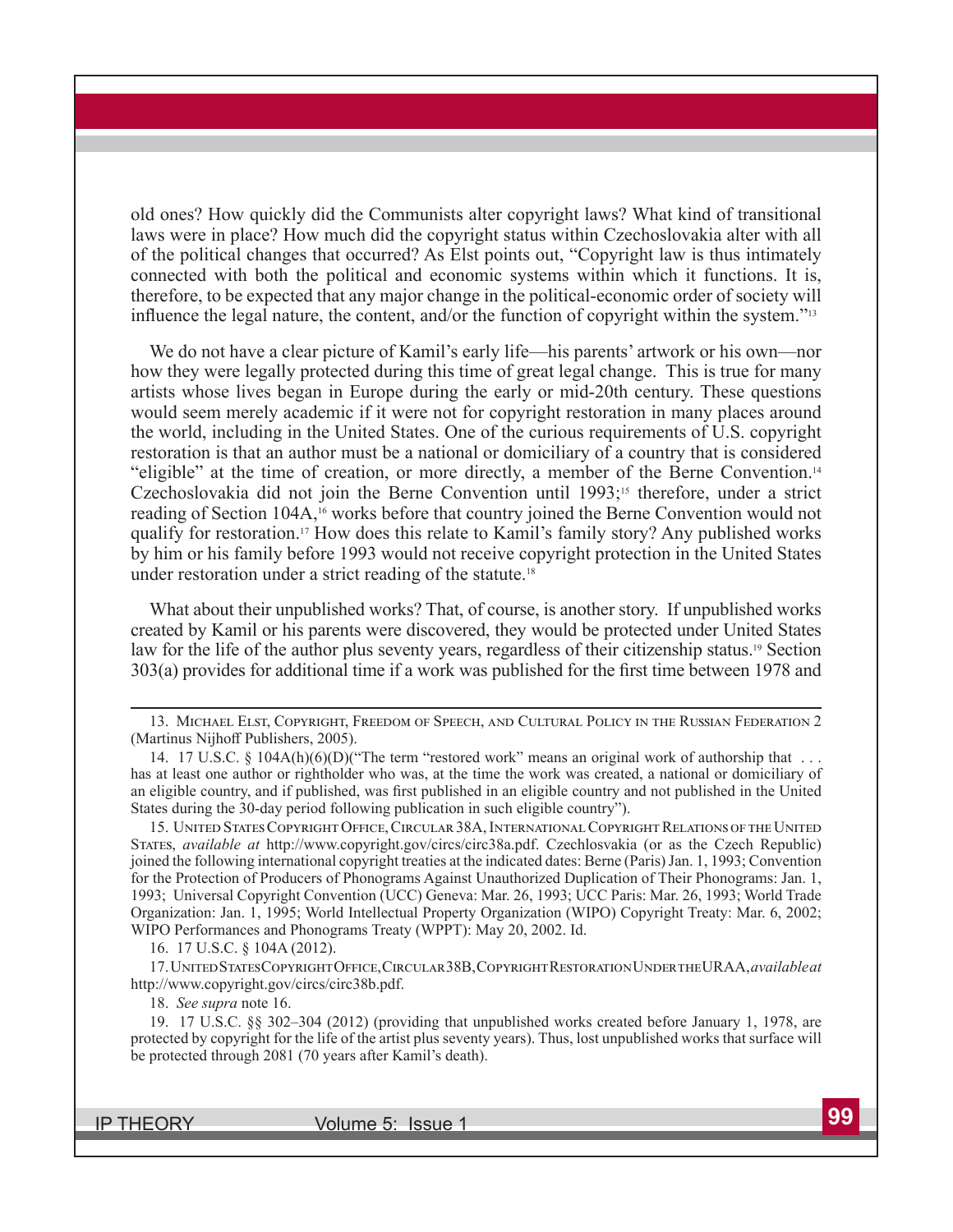**2002, or December 31, 2047, whichever is longer.20 However, no research has turned up such examples. Therefore, lost unpublished works that surface for Kamil that were created in his youth (or throughout his life, actually), will be protected through 2081, as Kamil died in 2011.** 

**In 1948, when Kamil was 18 years old, Czechoslovakia was enveloped in the Iron Curtain**  and Soviet control,<sup>21</sup> and he decided to escape to West Germany.<sup>22</sup> Kamil was an avid hiker, **and to set his plan in motion, every weekend for several months he would take a train towards the border, and prior to reaching the last stop, would disembark at a random station and hike for a few hours. He hoped that this would allay any suspicions from the armed soldiers who were charged with preventing escape from the Czech borders.**

**On the day that Kamil had chosen for his escape, he boarded the train as usual. A few stops later, an elderly woman sat next to him, and began a conversation.23 She started with small talk—"oh, I see you hike!" as well as other pleasantries. Then she mentioned that there were many guards stationed at the last station before the West German border, and that if he wanted to avoid too much scrutiny, he would be better off disembarking one station prior. It was what she said next that saved Kamil's life: she informed him that the Soviet soldiers had marked a**  false border one mile before the actual West German border, and that many fleeing refugees **had been killed in this zone because of the subterfuge.**

**Following the woman's advice, Kamil exited the train at the second-to-last stop, and when**  he reached the false border, started to run while bullets flew all around him." After crossing the actual border, he was taken to a refugee camp, where his talent as an artist first landed him **in trouble.** 

**Apparently, European refugee camps in the 1940s were rather boring places, so to pass the time, Kamil painted murals of Czech landscape scenes on the walls of his barracks.24 He also used his talent to bypass the stamp system used to determine when a refugee had completed their work assignment and could be fed. The administrators of the facility didn't care for the fraud, or having their buildings defaced; Kamil was placed in the camp's jail. However, he was not there for long. A short time into his imprisonment, Red Cross contingent as well as journalists and politicians toured the facility. When they saw Kamil's artwork on the walls of the barracks, they insisted on meeting him. Kamil was thus spared any punishment for his antics. Eighteen months later, Kamil immigrated to Australia, where he was indentured for two years of manual labor as a condition of accepting him as a refugee.**

**Kamil's barracks murals no longer exist, and there are no photographs or other documentation. However, if they had been preserved, two copyright questions would persist.** 

**<sup>20.</sup>** *Id***. Section 303(a) provides for additional time if the work is published between 1978 and 2002.**

**<sup>21.</sup>** *Mahoney, supra* **note 11, at 200.**

**<sup>22.</sup>** *See Kubik, supra* **note 8.**

**<sup>23.</sup> Kamil recalled his escape many times to co-author Liebesman.**

**<sup>24.</sup>** *Kubik, supra* **note 8.**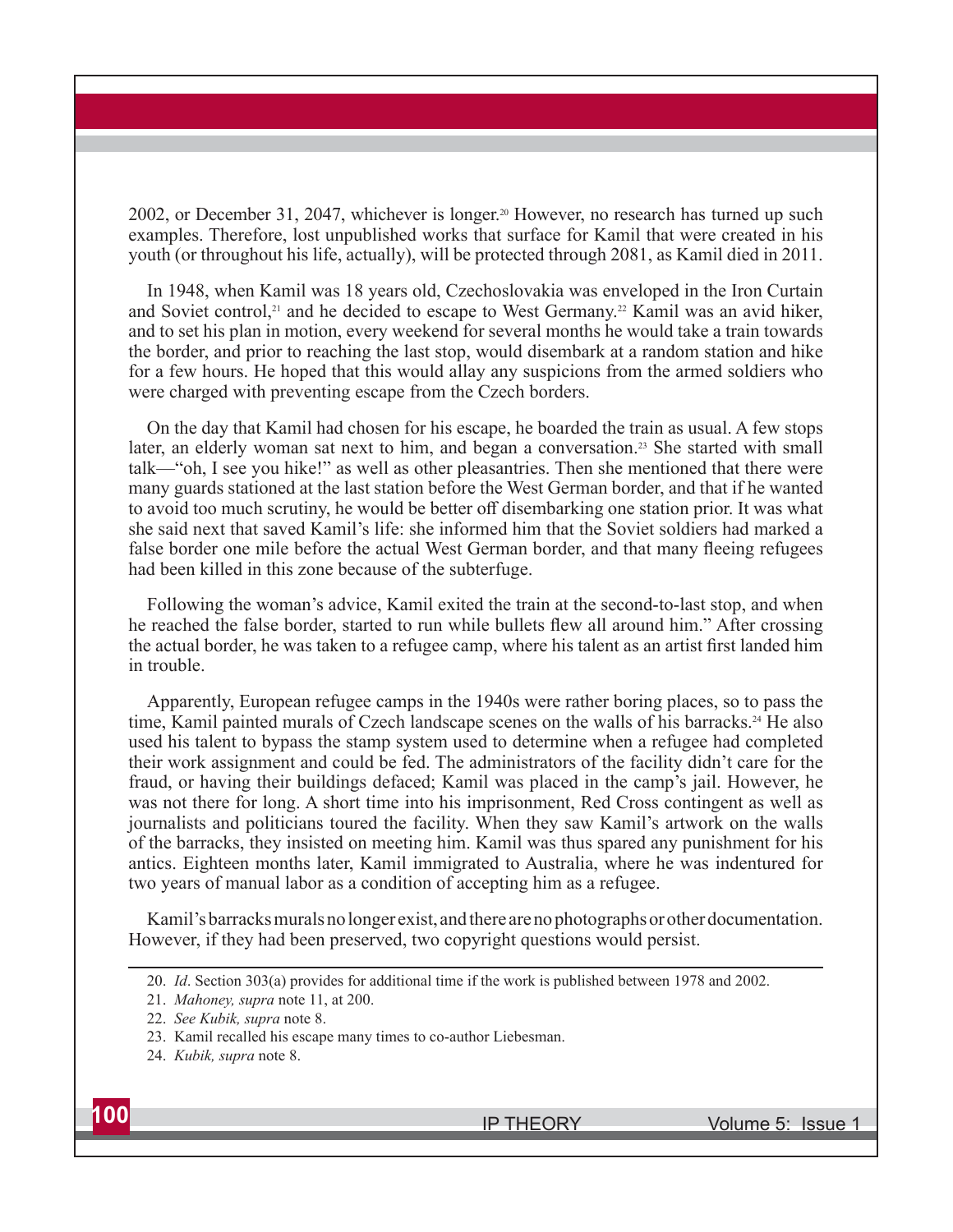**Kamil was a refugee. When one becomes a refugee, what happens to the copyrighted work that is left behind? Is it considered abandoned? When one becomes a refugee, how does that change one's legal status in relation to the copyright laws of the world? Works created**  while an artist is stateless are treated differently in some cases, with fewer requirements to **meet to obtain copyright.25 This was true in the United States, where a stateless person was not required to meet the bilateral treaty requirements in place at the time. But what makes someone a stateless person? Does the status of statelessness only apply to current works, or is the state of statelessness retroactive? What happens when one becomes stateful again? How does**  that affect the copyright status of works created while stateless? In the United States, the question of "statelessness" was ironically settled by a case involving Hitler's "Mein Kampf", finding that at the time of first publication, he was not a citizen of any country.<sup>26</sup> If the images on the walls were **considered published, and Kamil was considered "stateless," then the works would have been protected in the U.S. with a caveat: the works would have had to meet the formalities requirements in the U.S. at the time of publication, and for works of art, this included at least the name or identifying mark of the author, the © symbol and the date.27 This was likely not the case.28**

**As the typical copyright story goes, these works, then would have an opportunity for restoration in the United States under Section 104A.29 Ironically, Section 104A requires that the author be a national or domiciliary at the time of creation in a Berne member country so Kamil, on a technicality, might not qualify.30 Moreover, "statelessness" was not included as part of the Section 104A formula.31 So, while the US protects refugee and "stateless"**  works both under the 1909 and 1976 Copyright Acts, there are some flaws in our system, **namely restoration of copyright to these works for stateless persons does not seem to have been considered. These are some of the questions surrounding the drawings in the refugee camp all those years ago. These questions, of course, are relevant today, as refugees talented in the visual and literary arts still exist.** 

If the works were considered, unpublished, the copyright term follows a different path. **Unpublished Works—at the time of the creation of the works through today—have been protected in the US, regardless of nationality or origin.32**

**<sup>25.</sup> See 17 U.S.C. Section 104(b).** 

**<sup>26.</sup>** *See* **Copyright L. Rep. (CCH) P 655.90 (C.C.H.), 2009 WL 3707457 (citing** *Houghton, Miffl in Co. v. Stackpole Sons, Inc.***, 104 F.2d 306 (2d Cir.1939), which notes that** *Mein Kampf* **was entitled to U.S. copyright protection because at the time the work was first published, Hitler was a "<b>stateless** person and not a national of **any country with which the United States had reciprocal copyright relations).**

**<sup>27. 17</sup> U.S.C. Section 23 (repealed as of January 1, 1978) available at http://copyright.gov/history/1909act. pdf**

**<sup>28.</sup> The Universal Copyright Convention would not make © a standard occurrence worldwide until its passage in 1955.** 

**<sup>29. 17</sup> U.S.C. 104A.**

**<sup>30. 17</sup> U.S.C. 104A(h)(6)(D)**

**<sup>31. 17</sup> U.S.C. 104A.**

**<sup>32.</sup> See 17 U.S.C. 104(a).**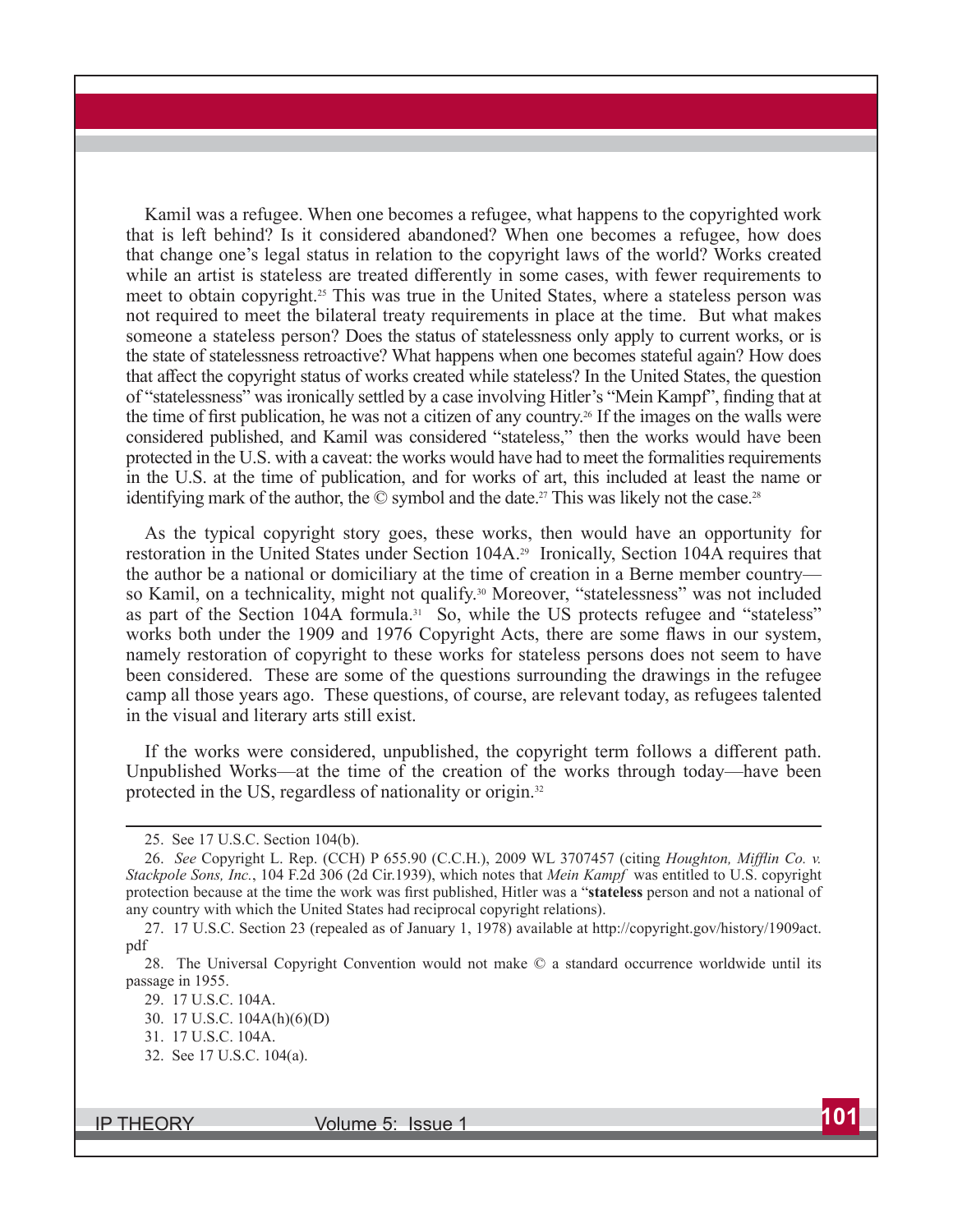**Then, there is a hypothetical question: what if a photograph of the murals was taken? How does this alter the term? All of the same kinds of questions would be asked again—published or unpublished, the country of origin of the publication and the author, etc. So, the underlying work could be in the public domain, but the photograph of the underlying work might still be protected.**

#### **II. SETTLING IN AUSTRALIA**



After working first as a butler for a Member of Parliament and then as **a cowboy in the Outback, Kamil settled in Sydney, where he worked as a stage manager and painted sets at the Sydney Opera house.33 In addition, Kamil collaborated with some fellow artists to create a series of popular Christmas cards.34 It was in Sydney that Kamil met Joanna Bowers, a** 

**prima ballerina with the Australian Borovansky Ballet Company.35 Joanna had been born and raised in India, and after being a member of various ballet companies in Europe, joined the Borovansky Company. Kamil was introduced to Joanna by a mutual friend; Kamil told Joanna that he painted at the Opera House down the street from where her company performed. She was a bit puzzled when he asked her if she wanted to see his painting—she assumed he was a manual laborer, and that he just painted walls.36 She was amazed when he showed her the King Lear backdrops he had created for the current performance. They married in 1955.** 

By the time of Kamil's arrival, Australia had been its own federation since 1901,<sup>37</sup> but had only officially cut its constitutional ties to the United Kingdom in 1942.<sup>38</sup> Australia had **copyright laws fairly early—by 1828— thanks to their colonial ties to the United Kingdom. It had been progressive, with the Copyright Act of 1905, but for the most part, Australia followed the lead of its mother country, adopting the United Kingdom's 1911 Copyright Act in 1912.39 To determine the copyright status in Australia for these (or any) works, we look to current law in Australia, as well as potentially previous laws in some cases.40 We would have to have a few more facts as well. The set paintings were likely work for hire. Were the Christmas cards joint works, or a collection of individual works? One can see that determining the copyright status of a work in the country of origin can be an arduous task, requiring potentially multiple layers of inquiry. We would also need to know if Kamil's legal** 

- **37. Aඎඌඍඋൺඅංൺ'ඌ Hංඌඍඈඋඒ,** *available at* **http://www.australia.com/about/culture-history/history.aspx.**
- **38.** *Statute of Westminster Adoption Act 1942* **(Cth) (Austl.).**

**<sup>33.</sup> Recollection of the co-author.**

<sup>34.</sup> *Chapter 3: Tasting Freedom*, KAMIL KUBIK, http://web.archive.org/web/20041216072243/http://www. **kamil-kubik.com/other/artist/tasting\_freedom\_3/index.html. See** *supra***, note 6 regarding link rot. A hard copy**  of this website is on file with the coauthors.

**<sup>35.</sup>** *Id***.**

**<sup>36.</sup> Recollection of Joanna Kubik to co-author Liebesman.**

<sup>39.</sup> BEN ATKINSON, THE TRUE HISTORY OF COPYRIGHT: THE AUSTRALIAN EXPERIENCE, 1905-2005. (Sydney Univ. **Press 2007).**

**<sup>40.</sup>** *Copyright Act 1968* **(Cth) s 4 (Austl.).**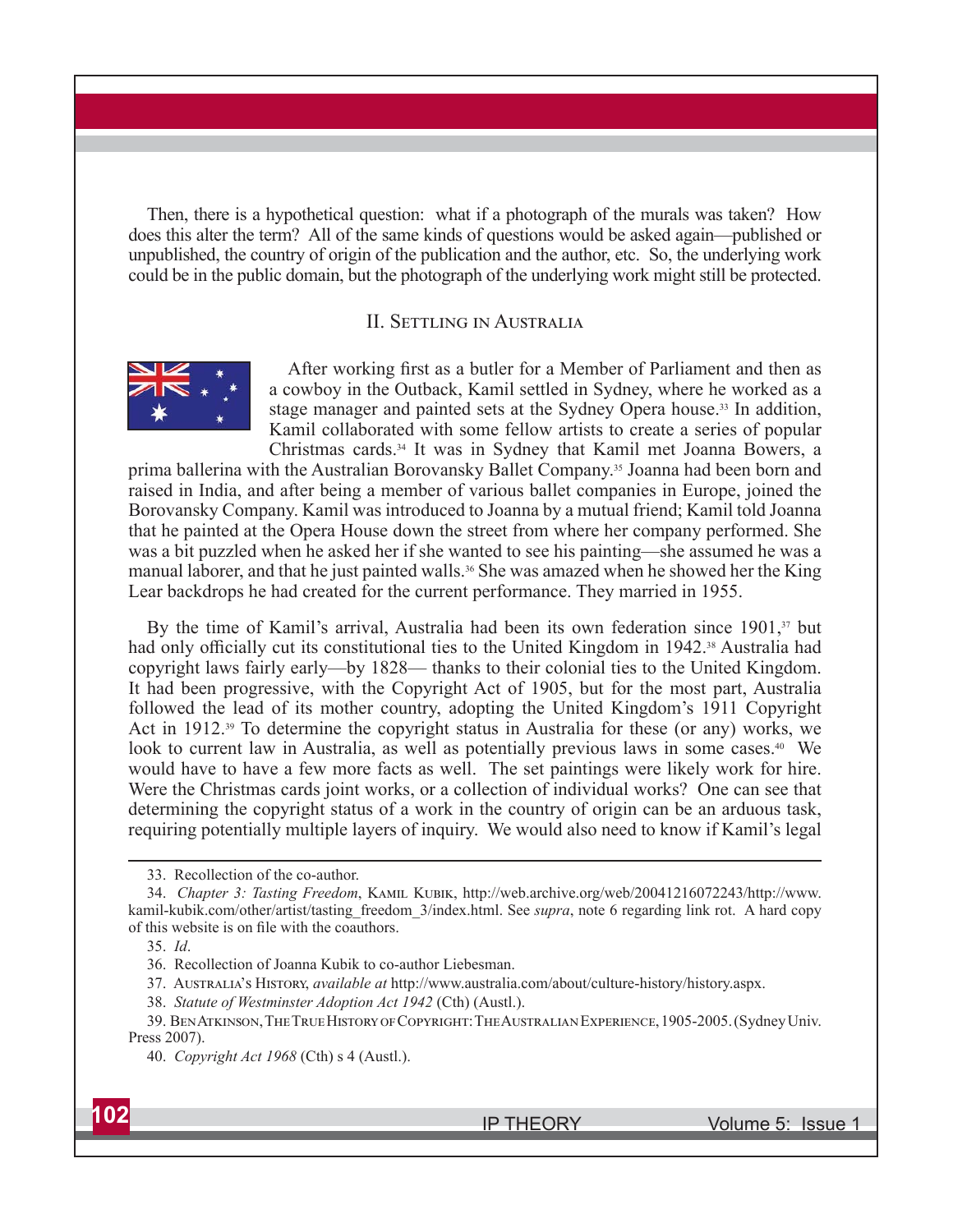**status impacted on the copyright status at the time of creation or later.**

**The same work in the United States is potentially a two-pronged query: the copyright status at the time the work was created, and if injected into the public domain at the time of publication, whether the work was restored. Unless these work were properly renewed in the United States**  with the U.S. Copyright Office, the Christmas cards were likely in the public domain in the US, **either from the 28th year from publication (with proper US formalities), or more likely from publication abroad.41 The Christmas cards Kamil painted in Australia would most likely qualify**  for restoration in the United States.<sup>42</sup> Kamil was domiciled in a country that qualified as "eligible" **under Section 104A at the time of creation.43 Australia had joined the Berne Convention in**  1928<sup>44</sup> but also qualified through the United Kingdom—one of the original signatories.<sup>45</sup> If the **works survived, or were photographed (and therefore qualify as underlying work), the works**  would now be protected in the United States for ninety-five years from first publication abroad.<sup>46</sup>

**As for the opera sets, we would have to do further investigation into who holds the copyright. Under Section 104A, ownership of the restored copyright is a matter to be determined by the country of origin, and so we look again to Australia law at the time of restoration, or January 1, 1996.**<sup>47</sup> Likely the opera sets were restored for ninety-five years from first publication. The **question would be did performance qualify as publication in Australia? If not, the term would**  be different, based on its unpublished status.<sup>48</sup>

**III. TO NEW YORK, LEAVING NEW YORK, THEN BACK AGAIN** 



**In 1960, the Kubiks were able to obtain visas and left Australia for San Francisco, where Kamil worked for the Museum of Modern Art. Several months later, the couple drove to New York. There, Joanna became a soloist**  at the Radio City Music Hall's ballet company,<sup>49</sup> and Kamil found work as an

**art director at an advertising agency, and studied at the Art Student's League.50 When Joanna** 

**45.** *Id***.**

**46. 17 U.S.C. § 302(c) (2012).**

**47. § 104A(b) ("A restored work vests initially in the author or initial rightsholder of the work as determined by the law of the source country of the work.").**

**48. 17 U.S.C. 303(a).**

**49. She was a Rockette!**

50. *Chapter 4:* America, Камп. K∪вик, http://web.archive.org/web/20041207214315/http://www.kamil**kubik.com/other/artist/america\_4/index.**

**<sup>41.</sup> This is true except in the 9th circuit, where the** *Twin Books* **line of cases produces a diff erent result.** *See*  **Twin Books v. Disney, 83 F.3d 1162 (9th Cir. 1996).**

**<sup>42. 17</sup> U.S.C. § 104A.**

**<sup>43. 17</sup> U.S.C. 104A(h)(6)(D).**

 $44.$  UNITED STATES COPYRIGHT OFFICE, CIRCULAR<sup>38</sup>B, COPYRIGHT RESTORATION UNDER THE URAA, *available at* **http://www.copyright.gov/circs/circ38b.pdf**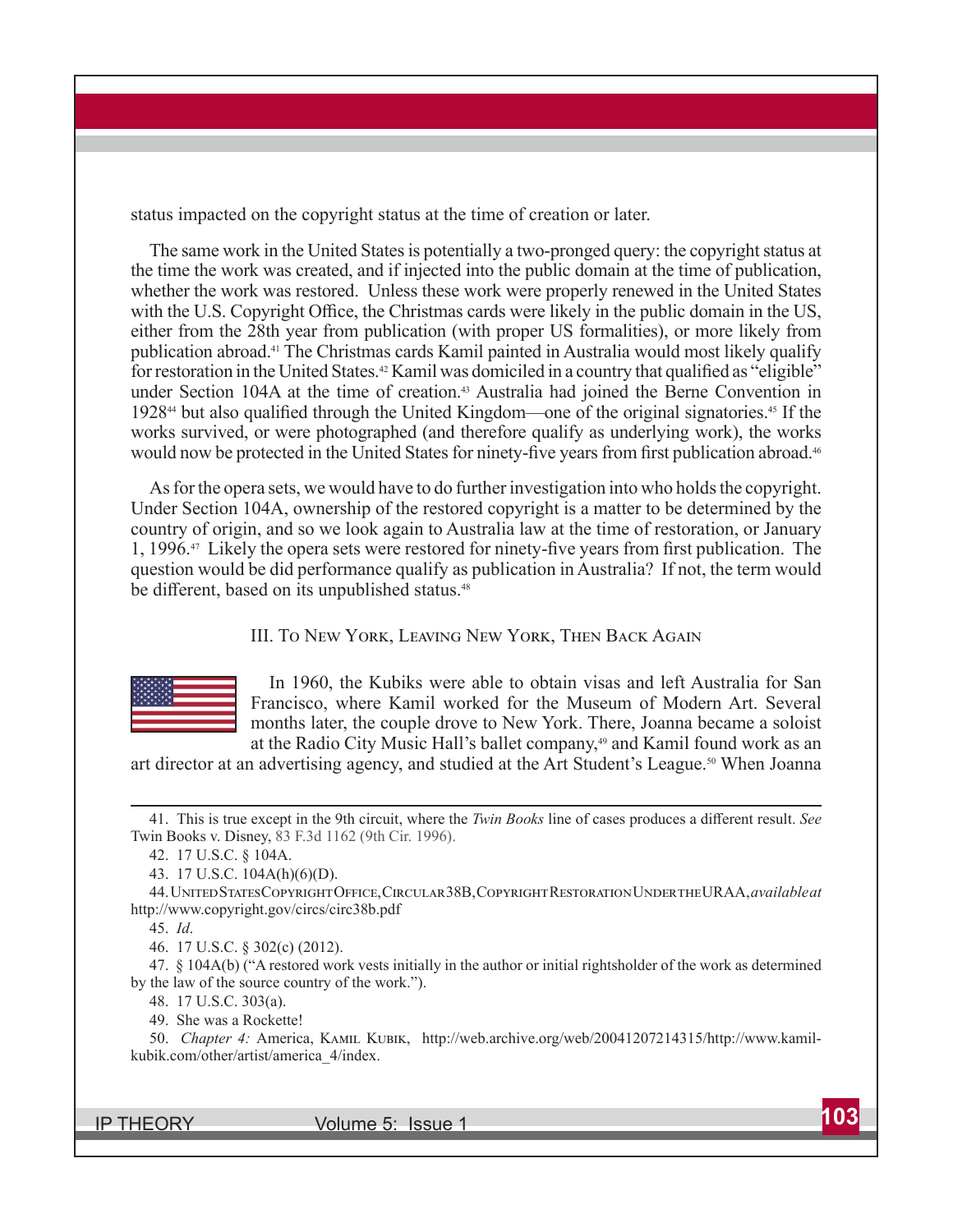was offered a position with the London Dance Theatre in 1964, the two abandoned New York **for Europe, and Joanna's career.**



 **In London, necessity led to Kamil's now-signature style of painting outdoors, in front of his cityscape subject, and gathering crowds to**  watch him at his craft.<sup>51</sup> He and Joanna were struggling financially, and he could not afford a good art studio, so the world became his studio. It **was in this manner that he met authors such as Graham Greene and the** 

**Count Robin DeLaLanne, the latter of whom became Kamil's patron. 52 As Kamil continued his tradition of painting outdoors, admirers continued to buy or commission works.53**

Let's look at the copyright status of the outdoor paintings in the United States while Kamil **was still in New York. First, before they were sold, they were protected by state common**  law protection,<sup>54</sup> which in many cases, gave the author the "right of first publication," but in **practice, provided for perpetual copyright until federal protection was triggered.55**

**For paintings, the trigger was publication, and this trigger occurred when a painting was**  sold. At that point, the paintings were required to meet several proper formalities.<sup>56</sup> We must look to each painting to see if Kamil had included the proper notice requirements.<sup>57</sup> If he did **not, then the works entered into the public domain upon publication. Because the works were created in the US, they would not qualify for restoration later. 58**

If the works could qualify as unpublished, their fate might be different.<sup>59</sup> Therefore, let's reexamine the qualifications for publication with paintings under the 1909 Copyright Act. Under the 1909 Copyright Act, publication was defined by the courts, and each category had **diff erent requirements to be considered published. According to Nimmer,**

**'Publication' was a term of art under the 1909 Act. The relevant decisions under this enactment indicated that publication occurred when, by consent of the copyright owner, the original or tangible copies of a work are sold, leased, loaned, given away, or otherwise made available to the general public, or when** 

<sup>51.</sup> *Chapter 5: Signs of Success, KAMIL KUBIK, http://web.archive.org/web/20041216071238/http://www.* **kamil-kubik.com/other/artist/sucess\_5/index.html.**

**<sup>52.</sup>** *Kubik, supra* **note 56.**

<sup>53.</sup> *Chapter 6: The New Germany, KAMIL KUBIK, http://web.archive.org/web/20041207191218/http://www.* **kamil-kubik.com/other/artist/new\_germany\_6/index.html.**

<sup>54.</sup> Jake Linford, *A Second Look at the Right of First Publication*, 58 J. COPYRIGHT SOC'Y U.S.A. 585, 586 **(2011).**

**<sup>55.</sup> Wheaton v. Peters, 33 U.S. 591 (1834).**

**<sup>56. 17</sup> U.S.C. Section 19 (repealed as of January 1, 1978).**

**<sup>57.</sup>** *Id***.**

**<sup>58. 17</sup> U.S.C. 104A.**

**<sup>59. 17</sup> U.S.C. 303(a).**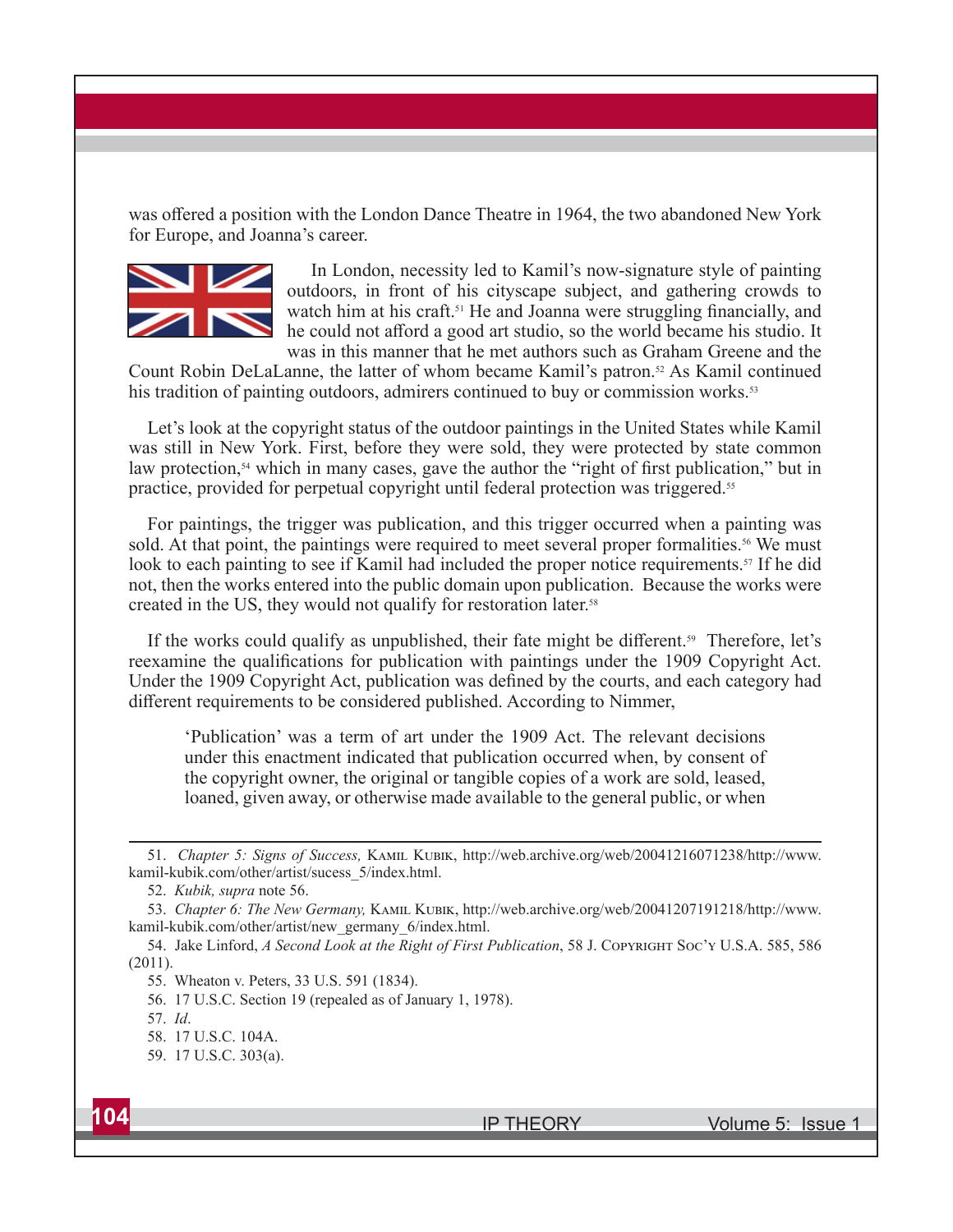an authorized offer is made to dispose of the work in any such manner, even if **a sale or other such disposition does not in fact occur.60**

For artwork, the offer for sale was enough. Therefore, the works in the gallery were likely **considered published.**

**One potentially problematic issue is the display of the works in the window of the gallery. Nimmer explains,** 

[t]his principle was qualified by the Supreme Court, which held that a general **publication of a painting does not occur, although it is publicly exhibited, if the public is admitted to view the painting on the express or implied understanding that no copying shall take place, provided further that measures are taken to enforce this restriction.61**

**One of the questions, then is whether the public display of the works constituted publication Nimmer noted that the court in** *Werckmeister v. American Lithographic* **seemed to embrace the opinion that public display did not qualify as publishing, but avoided reaching a ruling on that matter.62 He went on to observe that more recently, the court in** *Estate of Martin Luther King, Jr., Inc. v. CBS, Inc***. stated that "a general publication may occur if the work is exhibited or displayed in such a manner as to permit unrestricted copying by the general public."63 Therefore, although it seems that public display did not constitute publishing under the 1909**  Act, the answer is far from definitive.

**So, the second question to ask is whether there were proper formalities in each of the paintings? For paintings under the 1909 Copyright Act, formalities were not as arduous as for other categories of works. The work must have included, at least, an indication of the**  artist's name and the copyright symbol: "In the case, however, of copies of works specified **in subsections (f) to (k), inclusive, of section 5 of this title, the notice may consist of the letter C enclosed within a circle, thus 9, accompanied by the initials, monogram, mark, or symbol of the copyright proprietor."64 So, the question is whether Kamil's name was included on the works in some form, and whether they included a copyright symbol (or**  something to that effect). If they did, the works would have been protected for twenty-eight **years, and if published after 1963, would be automatically renewed.65 Otherwise, if the proper formalities were not present upon publication, the works would have fallen into the public domain.**

**<sup>60.</sup> Melville B. Nimmer & David Nimmer,** *1-4 Nimmer on Copyright* **§ 4.03[A].**

**<sup>61.</sup>** *Id***. § 4.09.**

**<sup>62.</sup>** *Id.* **(citing 134 F. 321 (2d Cir. 1904)).**

**<sup>63.</sup>** *Id.* **(citing 194 F.3d 1211, 1215 (11th Cir. 1999)).**

**<sup>64. 17</sup> U.S.C. Section 19 (repealed).**

**<sup>65. 17</sup> U.S.C. § 304.**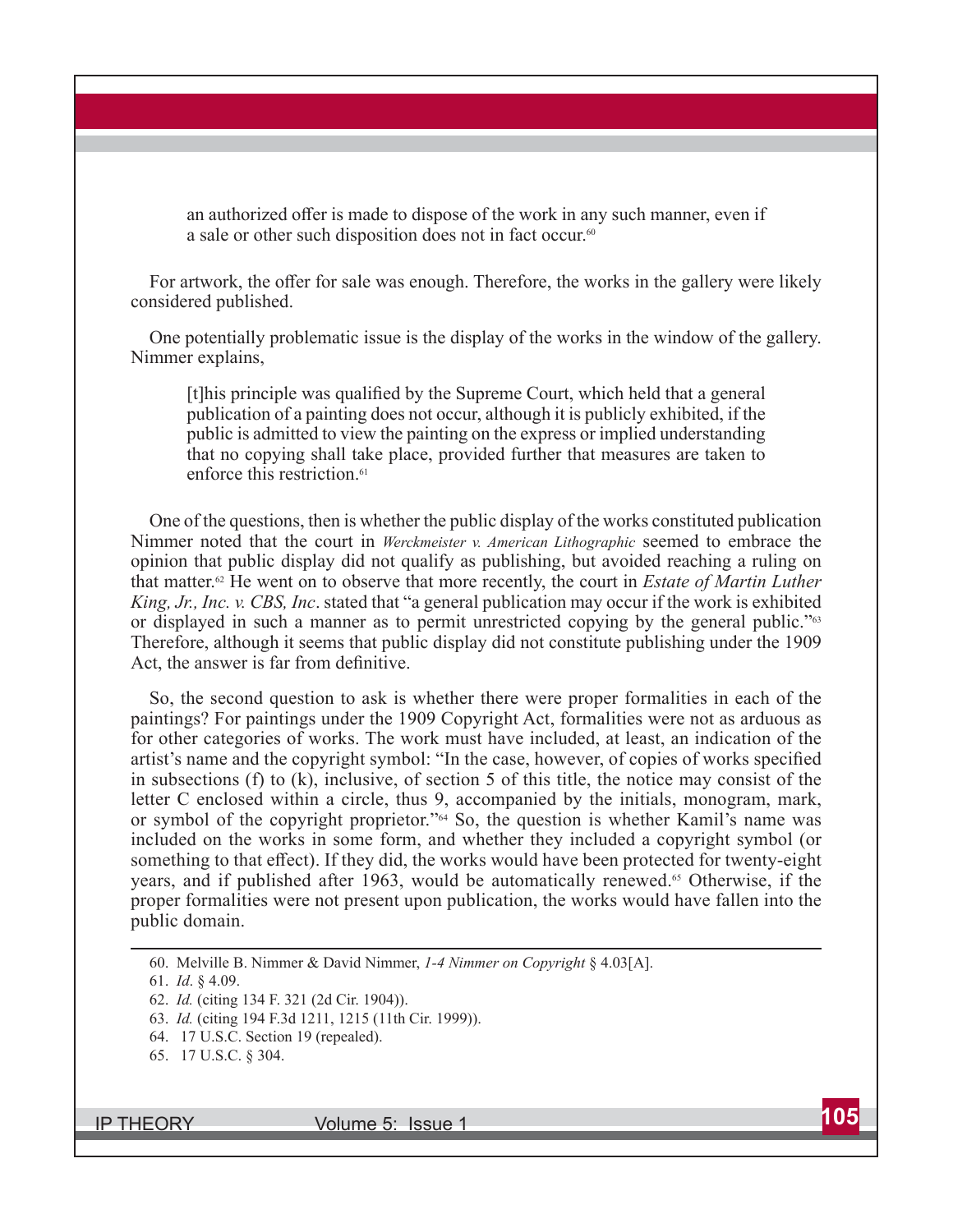**If these works fell into the public domain, they could still be eligible for copyright restoration.66 In fact, one of the three reasons for restoration was failure to originally meet the formal requirements.67 The problem, however, is meeting the requirements for Section 104A. Was Kamil, at the time, a national of a country other than the United States? Being domiciled in the United States, was he precluded from obtaining restoration? Kamil was actually a citizen of Australia until 1992, as we will later see in the story. So, he would meet the nationality requirement. The problem would be the publication prong. Was the**  work first published abroad? That is, could it be that if he sold the painting abroad, even though created in the United States, then it would have qualified for restoration.<sup>68</sup> These **are some of the questions that would have to be answered in order to know whether the works had been restored.** 



In 1968,<sup>69</sup> Joanna was offered the role as Prima Ballerina with the famous **Essen Opera House in Germany.70 Joanna danced with the company for a few months, which gave Kamil the opportunity to surreptitiously visit**  his family in Prague for the first time in 20 years.<sup>71</sup> Kamil continued his **practice of painting scenes outdoors, and traveled all over Germany to be in front of the cityscapes he was capturing on canvas. As in London,** 

**passersby quickly bought whatever he was painting. However, after a short while, both were**  anxious to find a permanent home, and even though it meant recreating his reputation in a new **city, they chose to settle in New York.** 

**These paintings, unlike the works painted in the United States, have a better chance of**  being restored as of January 1, 1996.<sup>72</sup> A few outstanding questions would have to be reviewed, including where publication first took place and whether Kamil was considered **a domiciliary of an eligible country at the time of creation.73 One can see how intensive the investigation becomes. In the case of Kamil, it is easier, because he painted outside, marking the country of creation quite easily. But this is not usually the case. One can see the details necessary to determine the copyright status under restoration in the United States.** 

**71.** *Id***.**



**<sup>66. 17</sup> U.S.C. § 104A.**

**<sup>67. 17</sup> U.S.C. § 104A(h)(6)(C)(i)-(iii).**

**<sup>68. 17</sup> U.S.C. § 104A104A(h)(6)(D).**

**<sup>69.</sup> There is some confusion as to dates—the events of 1968 may have occurred in 1965, depending on the source. Kamil and Joanna give both dates and recollections. However, for the purposes of this article, the**  discrepancy is not significant.

**<sup>70.</sup>** *Kubik, supra* **note 55.** 

**<sup>72. 17</sup> U.S.C. § 104A(h)(2)(A).**

**<sup>73. 17</sup> U.S.C. §104A.**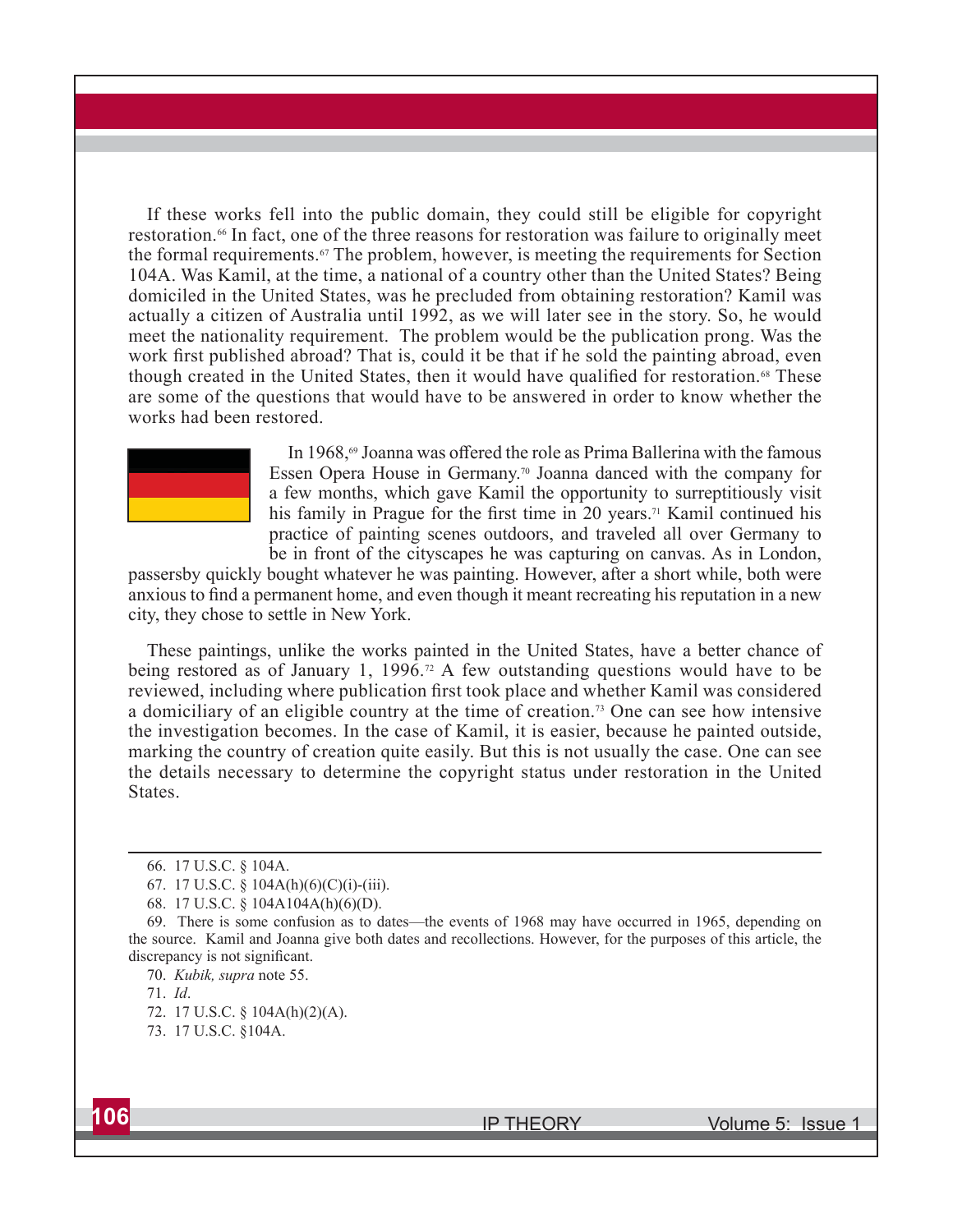**As the court in** *Troll Co. v. Uneeda Doll Co.* **summed it up, the Uruguay Round Agreements Act (URAA)** 

**restores copyrights as of January 1, 1996, for original works that (1) are not in the public domain of their source countries through expiration of their copyright terms, (2) are in the public domain in the United States because of non-compliance with legal formalities, (3) have at least one author who was a**  national or domiciliary of an eligible country, and (4) were first published in **an eligible country and were not published in the United States within thirty**  days of first publication.<sup>74</sup>

**During the Kubiks' sojourn to Europe in the early 1960s, their domiciliary was London, England,** 



**Figure 5: unpublished pencil drawing, circa 1972.**

*Note***: From the private collection of co-author Yvette Joy Liebesman. Kamil drew it on the back of one of his business cards from the Saint James Gallery during Thanksgiving dinner when she was 8 or 9 years old.**

**then Essen, Germany. Both of these countries were members of the Berne Convention, and their copyright laws vested rights in Kamil's works. Works published abroad then would be eligible for restoration. However, works published (or in this case, sold) in the United States would not. Therefore, the works he transported to the United States in the 1960s and sold in the U.S. were not eligible for copyright restoration under Section 104A of the 1976 Copyright Act.**

Another way his works could have qualified was under the Universal **Copyright Convention, but that would have required complying with**  formalities for the first twenty-eight years of protection, with automatic **renewal for works published after 1963.75**

**IV. FORMALITIES OF LIFE IN NEW YORK, 1968 - 1977** 

**In 1968, Kamil and Joanna returned to New York; Kamil soon opened the Saint James Gallery on Madison Avenue. Although he named it after the church across the street Saint James happens to be the patron saint of the arts.76 Kamil continued to paint in Central Park during the day, selling some on the spot and displaying others in his new gallery.77 In the gallery, he displayed and sold works of cityscapes in New York, Chicago, Los Angeles, London, Paris, and other cities that he and Joanna had either** 

75. In 1992, works first published in the US with proper notice under the 1909 Act—either through the **traditional means or the copyright requirements under the UCC, as incorporated into the 1909 Act, were given automatic renewal without additional formality requirements.**

76. *Chapter 7: Starting Over,* KAMIL KUBIK, http://web.archive.org/web/20041216072614/http://www.kamil**kubik.com/other/artist/starting\_over\_7/index.html.**

**<sup>74.</sup> Troll Co. v. Uneeda Doll Co., 483 F.3d 150, 156 (2nd Cir. 2007) (citing 17 U.S.C. § 104A(h)(6)).**

**<sup>77.</sup>** *Id***.**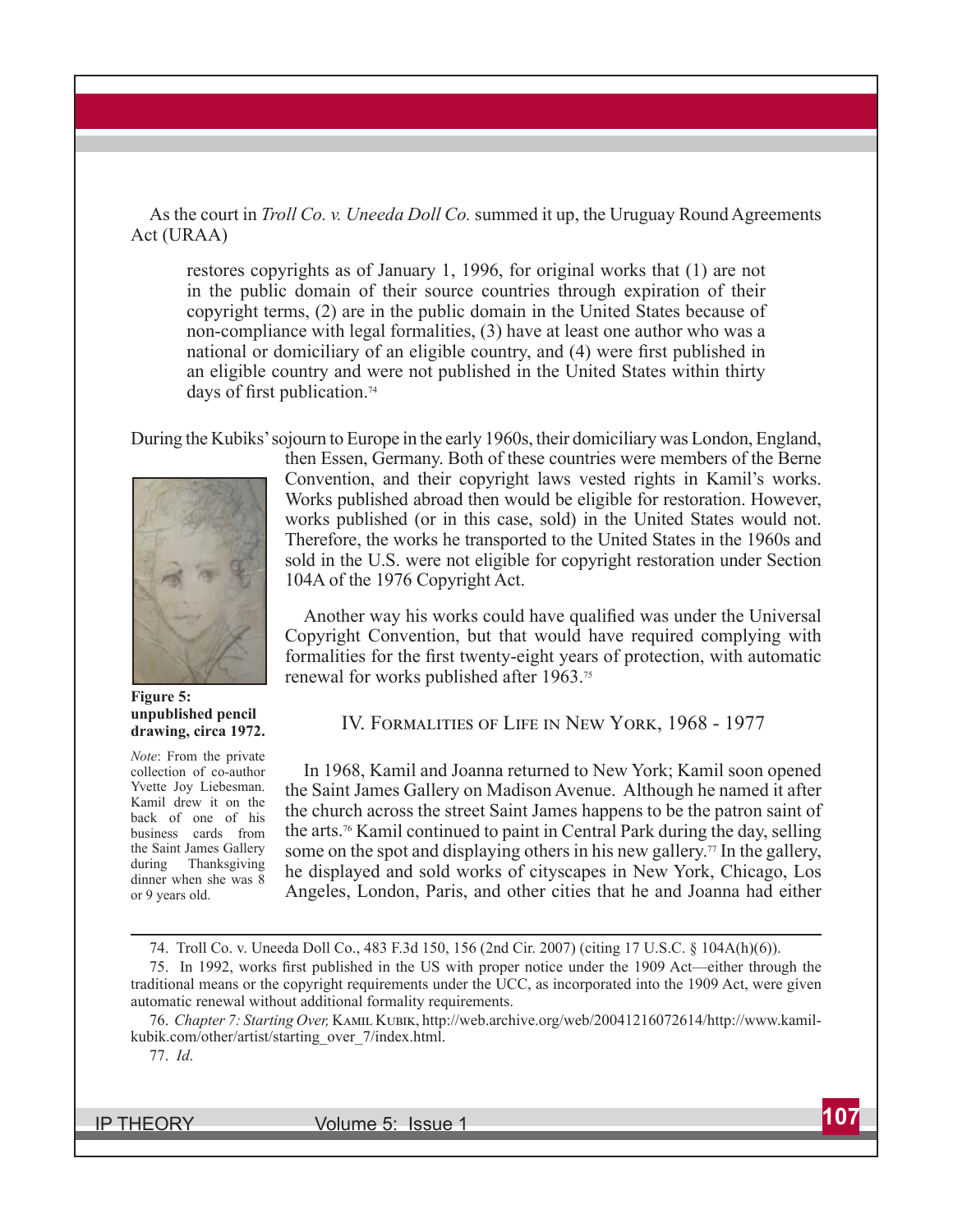lived or visited, as well as his florals.<sup>78</sup> He sold **works to the public, created commissioned works, and made lithographs and serigraphs from both.**

**Art created in New York from the time of his and Joanna's return to the United States until the new measurement system went into**  effect in 1978 were governed by the regime of **the 1909 Act. None of these works contained proper notice, and many original paintings and pastel drawings were displayed in his gallery for sale to the general public. In addition, some of his privately commissioned works were also printed as limited-edition lithographs for sale to the general public.** 

**Prior to selling a piece of art, it was protected by common law copyright:**



**Figure 4: New York—Central Park in Fall, lithograph, circa 1972.** 

*Note***: Lithograph from the private collection of co-author Yvette Joy Liebesman. It was a gift from the artist when Liebesman was about 8 years old, though Kamil sold these lithographs at his gallery.**

**Under the 1909 law, publication was the dividing line between perpetual protection under state law and either two possibilities under federal law: publication with a valid copyright notice would terminate or "divest" the common law copyright and "invest" federal statutory copyright for the limited**  period specified in the statute. Alternatively, publication without notice would **also terminate the common law copyright, but operated as well to forfeit any federal statutory copyright and inject the work into the public domain.79**

**Without the required formalities under the Copyright Act of 1909, those works Kamil sold to the general public immediately entered the public domain. What requirements were needed to obtain federal protection, and when did publication occur? Again, name and copyright notice. The date was not required for works of art. The question remains whether the two requirements were included on each painting.** 

**Those works which were privately commissioned and never sold as lithographs to the public**  prior to 1989 could be given the benefit of being "limited publications," and classified as **unpublished works, thus retaining their common law copyright protection. When determining the formality of publication, courts distinguish between general and limited publication. Courts**  define a "general publication" as occurring "when a work is made available to members of the

**<sup>78.</sup>** *Id***.**

<sup>79.</sup> ROBERT BRAUNEIS & ROGER E. SCHECHTER, COPYRIGHT: A CONTEMPORARY APPROACH, at 471 (West 2012).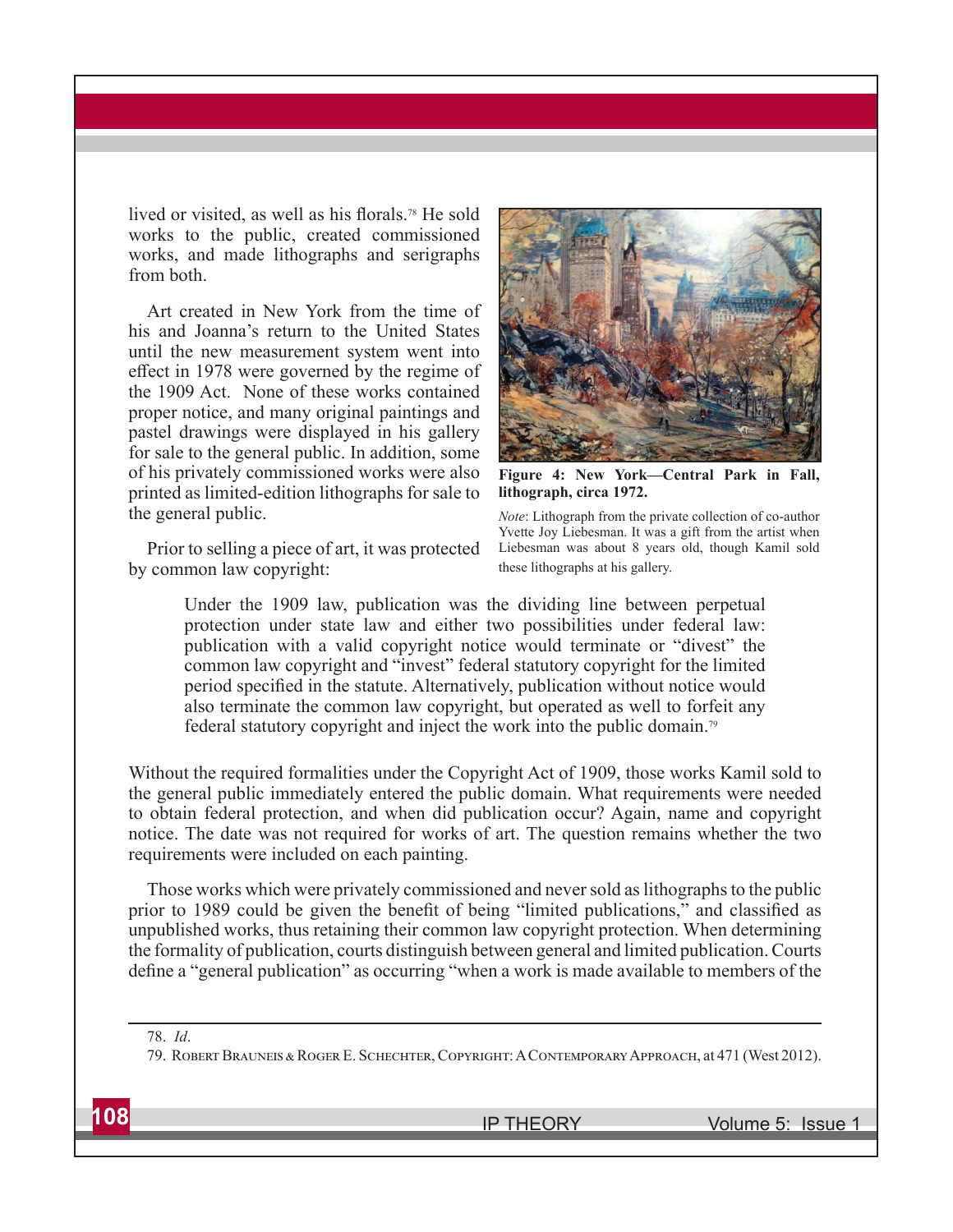**public regardless of who they are or what they will do with it."80 In contrast, a "publication is 'limited'—and does not trigger the loss of common law copyright—when tangible copies of**  the work are distributed both (1) to a 'definitely selected group,' and (2) for a limited purpose, **without the right of further reproduction, distribution or sale."81 This distinction is important general publication without notice injects the work into the public domain.82 Works for which there is only limited publication, however, retain their common law copyright protection as "unpublished works."83**

**The potential impact on the value of Kamil's lithographs—and even his original paintings and pastels—cannot be understated. Often, the value of such works is found in part in their scarcity. Most of Kamil's lithographs and serigraphs are limited-edition prints, usually with**  no more than 300-500 created in total. The creation of additional prints by others would affect **the value of those authorized by Kamil. Their value would also decrease if works by Kamil fl ooded the art market through the creation of prints from Kamil's oils and pastels that he sold to the general public, but from which he did not choose to use to create limited-edition prints.**  Before 1978, however, to protect these works under copyright, proper notice was the first



**Figure 7: 1985 Presidential Inauguration**

**major step in determining whether the works gained protection at all.84**

#### V. BETWEEN THE LINES-1978 THROUGH 1989

**With the enactment of the Copyright Act of 1978, the rules concerning formalities changed. Notice was still required between 1978 and 1989, but failure to include notice could be**  cured within five years (and required registration as proof) via **the statute.85 This era saw an upsurge in the popularity of Kamil's art. Among his commissions were the New Jersey Gubernatorial Inaugural Ball of 1986, the 1985 Presidential Inauguration (Figure 6),86 the U.S. Open for both Tennis and Golf, and** 

**80. Academy of Motion Picture Arts and Sciences v. Creative House Promotions, Inc., 944 F.2d 1446, 1452 (9th Cir. 1991) (citing Burke v. National Broadcasting Co., Inc., 598 F.2d 688, 691 (1st Cir***.* **1979)).**

**81.** *Id.* **(citing White v. Kimmell, 193 F.2d 744, 746-47 (9th Cir. 1952)).**

**82.** *Id.* **at 1451 ("[I]f the creator exceeds the scope of a limited publication and allows the work to pass into the public domain, a 'general publication' of the work occurs. At that point, unless the creator has obtained a statutory copyright, anyone can copy, distribute or sell the work.")**

**83.** *Id.* **(citing Burke v. Nat'l Broadcasting Co., Inc., 598 F.2d at 688) ("Under the common law, the creator of an artistic work has the right to copy and profi t from the work, and can distribute or show it to a limited class of persons for a limited purpose without losing that common law copyright.").**

**84. 17 U.S.C. Section 19 (repealed January 1, 1978).** 

**85. 17 U.S.C. § 405(a)**

**86. The 1984 Presidential Inauguration took place during a rather large ice storm in Washington, DC. But that did not stop Kamil from setting up his easel across from the Capitol Building and painting the scene. The**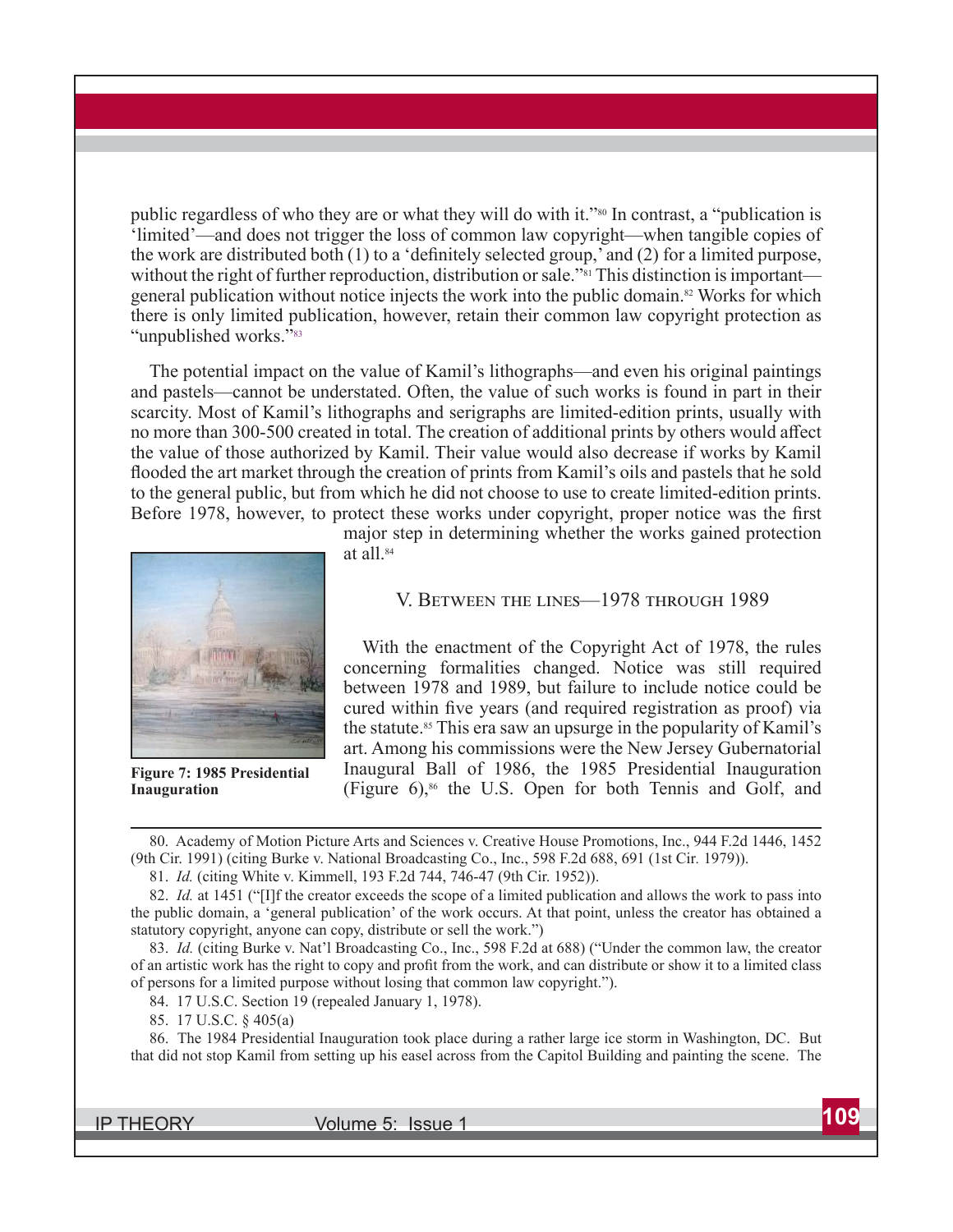**two paintings for Donald Trump—a commemoration of the reopening of the Central Park Ice Skating Rink in New York City (Figure 7), and a portrait of his three young children for Trump's 40th birthday.87 The former was also printed as lithographs and given as gifts by Mr. Trump. While the print contains gift language and a date, there is no copyright notice (Figure 8), either on the commemoration, or on the work itself (Figure 9). One wonders why a high**  profile artist is not being advised to put proper notice on **his works. But unfortunately, without proper notice—and**  if no noatice, registration within five years and proof that proper notice had been affixed—these works came into the **public domain.88**

**the First Harlem Jazz Festival, was printed as both a poster and a lithograph. It was published with notice "© 1978 Kamil Kubik,"** 



**Figure 6: Commemoration of the Reopening of the Central Park Ice Rink, 1988**

As Kamil's career began to take off, his lithographs increased in popularity, but the **potential for unauthorized copies increased in kind. During this period, Kamil sometimes** 



**remembered to include notice; there is no record of any works registered or deposited with the**  Copyright Office. Kamil would have no recourse

**Figure 8: Signature on Ice Rink lithograph**

**against unauthorized copies for those works that did not comply with the formalities under the 1909 Act. One of Kamil's works, a pastel created for** 



**Figure 9: Signature on Ice Rink lithograph**

though not registered or deposited with Copyright Office within **the statutory period; it is still protected by copyright. The term for the work is life of the author plus seventy years, or through 2081. Contrast this with another of his works (Figure 11), which was printed as a limited-edition without copyright notice. That work, without curing**  the formality defect within five years, is in the public domain now.

**Those works created with proper notice are still protected under copyright law in the United States, and if the copyright holder wanted, they could still be registered with the U.S.**  Copyright Office. Registration provides the copyright owner a number of statutory benefits.<sup>89</sup> **First, and most importantly, statutory damages can only be awarded to copyright holders after the work was registered. But works that were published without notice prior to 1989 and were not cured in a timely manner (for example, for sale to the general public in third-party galleries) immediately fell into the public domain. The results can be dramatic.**

**coauthor remembers standing next to him as he painted. Afterward, he and Joanna treated her to a very warm meal at the Olde Ebbett Grille, and a tour of the National Portrait Gallery.**

**87. Recollection of co-author having seen the portrait in progress in Kamil's home in 1986.**

**<sup>89. 17</sup> U.S.C. § 504 (2012).** 



**<sup>88. 17</sup> U.S.C. 401 (prior to March 1, 1989).**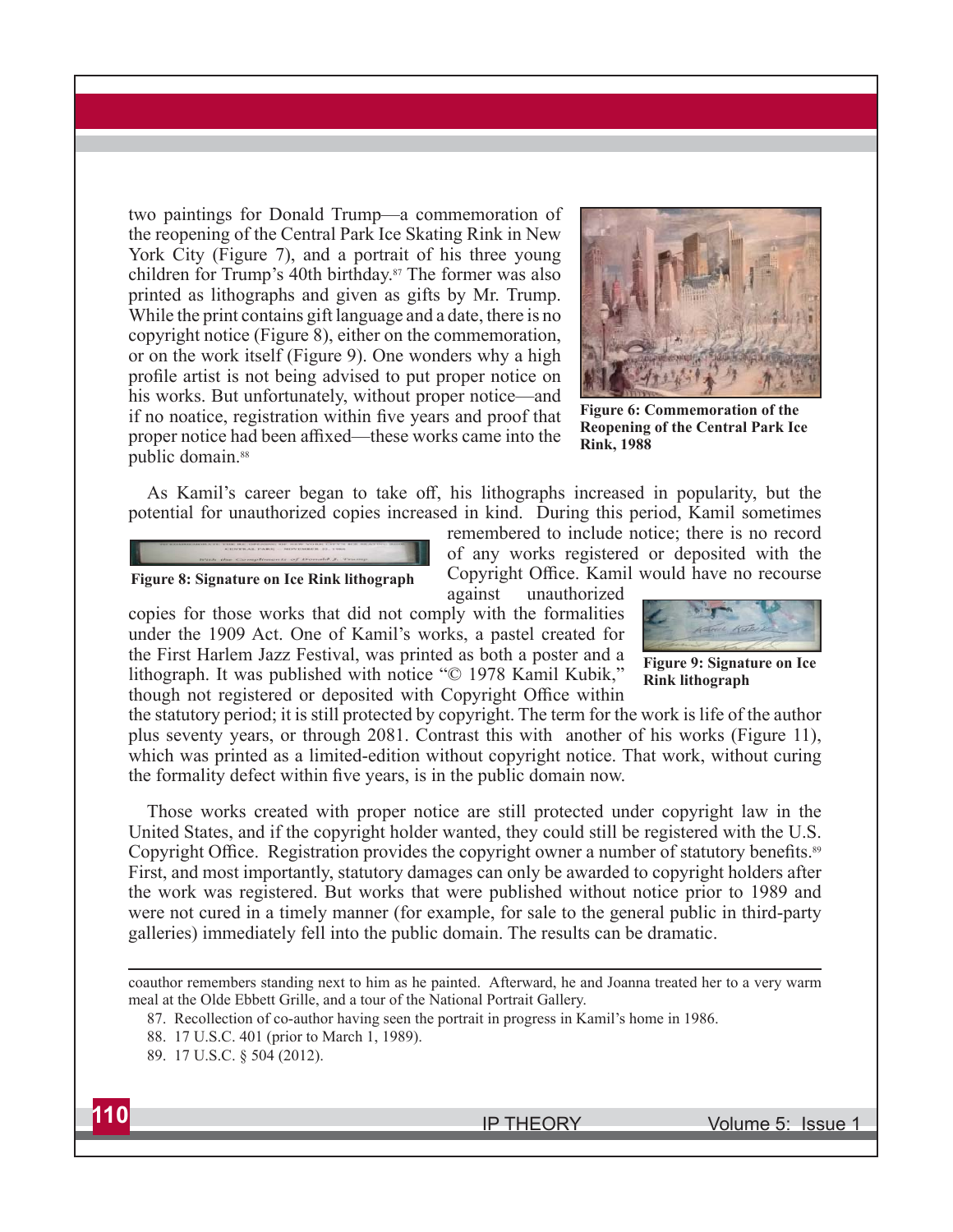

**Figure 10: First Harlem Jazz Festival (under copyright through 2081)**

*(published with notice, but never registered)*

\$600 per print when created,<sup>91</sup> and could be worth significantly more now. The unauthorized creation **of prints would dilute the value of the limitededition prints. But enforcing the copyrights without**  registration is very difficult—not statutory damages **or attorney's fees, and one cannot avail oneself of the courts without registration for domestic works/ authors.92**

## **What should a copyright holder do? For works published between 1978-February 28, 1989 without notice, not much can be done. These works are in the public domain. For works published on or after March 1, 1989, or created (and unpublished), these works can still be registered, with great**  benefits. The danger of not registering these works can be **great. While the New York Skyline painting (Figure 12) is protected, any infringement before registration would be for**

**actual damages, and**  the benefits of statutory **damages would not apply.90 It behooves a copyright holder to take the time to register the work to preserve the value or potential value of the painting. The 300 serigraphs that were printed of Wall Street (Figure 11, above), sold for** 



**Figure 11: Wall Street, circa 1988 (in the public domain)**

*(no copyright notice)*

#### **VI. AFTER 1989**

**Due to his traveling to paint commissioned works at events such as the wedding of Prince Charles and Lady Diana Spenser, in the 1980s, Kamil closed the Saint James Gallery and sold paintings** 



**Figure 12: New York Skyline from New Jersey, oil 1980**

*(published with notice, but never registered)*

**<sup>92. 17</sup> U.S.C. 412.**



**<sup>90. 17</sup> U.S.C. Section 412.**

<sup>91.</sup> Advertisement and gallery appraisal, on file with co-author.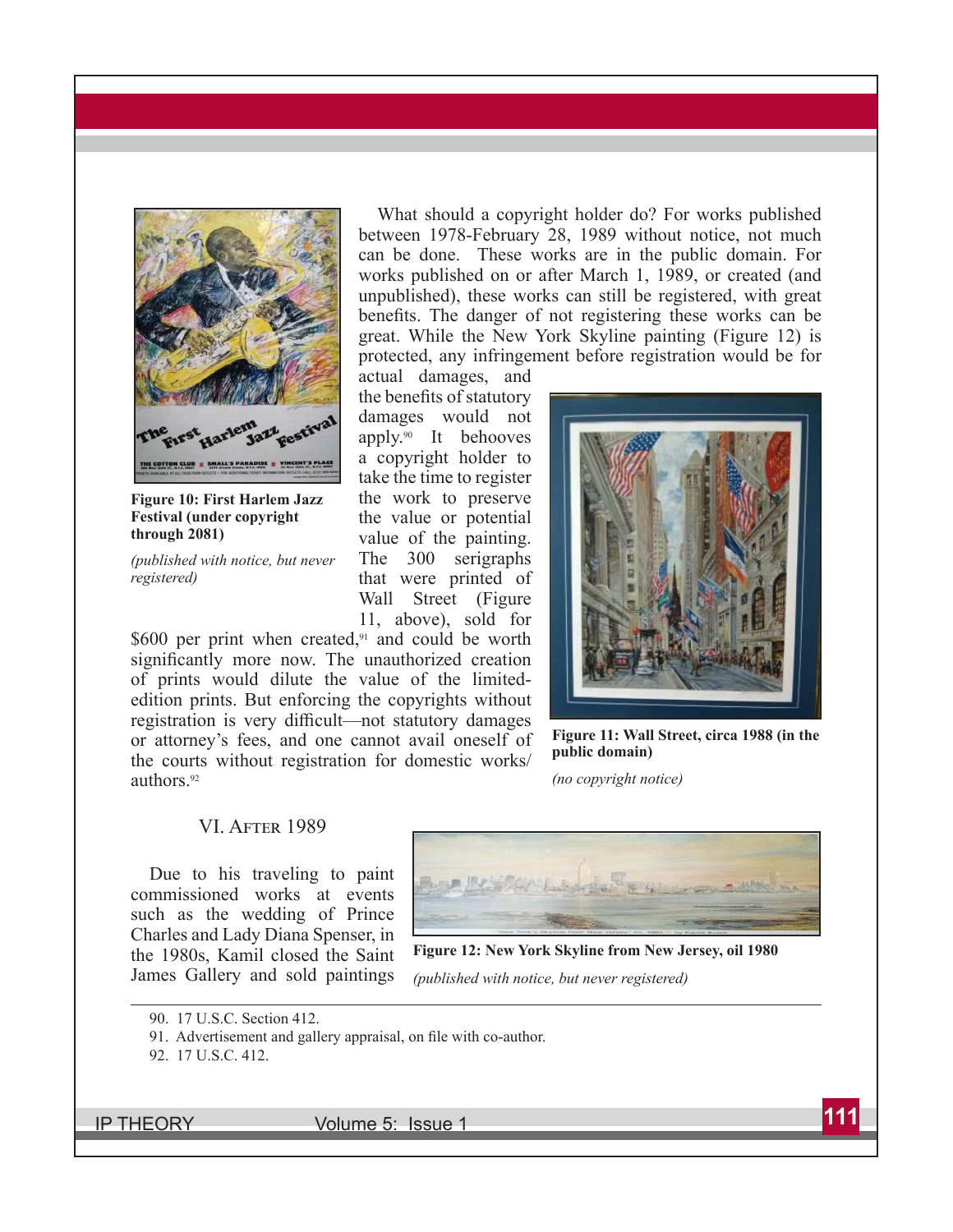**either through shows at other galleries, from his home, or by commission.93 Kamil continued**  to paint and draw until he suffered a stroke when he was in his late 70s.

**In 1989, the penalties for improper notice disappeared.94 All of Kamil's works after March 1, 1989 are protected by copyright, in the United States and abroad. But the problems do**  not end here. Without corroboration by others, it would be difficult to determine the date of first publication—and thus the copyright status—of many of Kamil's works. This section **discusses the potential status of Kamil's many undated works, and the strange divide that is March 1, 1989.** 

**Copyright rights immediately attached all of Kamil's works at the time of creation—whether**  these were his first works as a child, protected in the U.S. under common law protection at **the time, or whether these were his later to-become more famous works in the 1980s under Section 302 of the 1976 Copyright Act. Copyright law always protected unpublished works. The question was what happened when the works were published. We have seen the divides**  already. March 1, 1989 presents one more. We must determine when the works were *first* **published, and whether copyright notice was required.** 

**For the most part, Kamil did not keep records indicating when his works were painted, drawn, or printed as posters, lithographs, serigraphs or greeting cards. If a work was created after March 1, 1989, one would not need to worry about the publication question. But for works created before March 1, 1989, the question we must ask is when was it published. Registration often helps, as we are told whether was considered published or unpublished, and the date of the publication. However, his earliest registered copyrights are for a set of greeting**  cards he created in 1994.<sup>95</sup> So, for most of his works, registration records are not very useful. Without corroboration by others, it would be difficult to determine the date of publication **and thus the copyright status—of many of Kamil's works.**

#### **VII. CITIZENSHIP**

**In 1992, Kamil became a U.S. Citizen—forty-four years after escaping from Czechoslovakia.96 For copyright law, the status of one's citizenship matters a great deal. Works were only protected in the U.S. if published in an eligible country—through bilateral treaties until 1955, by being a member of the Universal Copyright Convention beginning in 1955, being a member of the Berne Convention beginning on March 1, 1989, or being a member of the WTO starting on January 1, 1996.** 

<sup>96.</sup> *Chapter 15: Ubiquity, KAMIL KUBIK, http://www.kamil-kubik.com/other/artist/ubiquity 15/index.html.* 



<sup>93.</sup> Advertisements of gallery showings are on file with co-author.

**<sup>94.</sup> Berne Convention Implementation Act of 1988, Pub. L. No. 100-568, 102 Stat. 2853.**

**<sup>95.</sup> Copyright search on copyright.gov for "Kubik, Kamil" revealed 22 registrations since 1978, for greeting cards and assignments of copyright; the earliest registration was 1995.**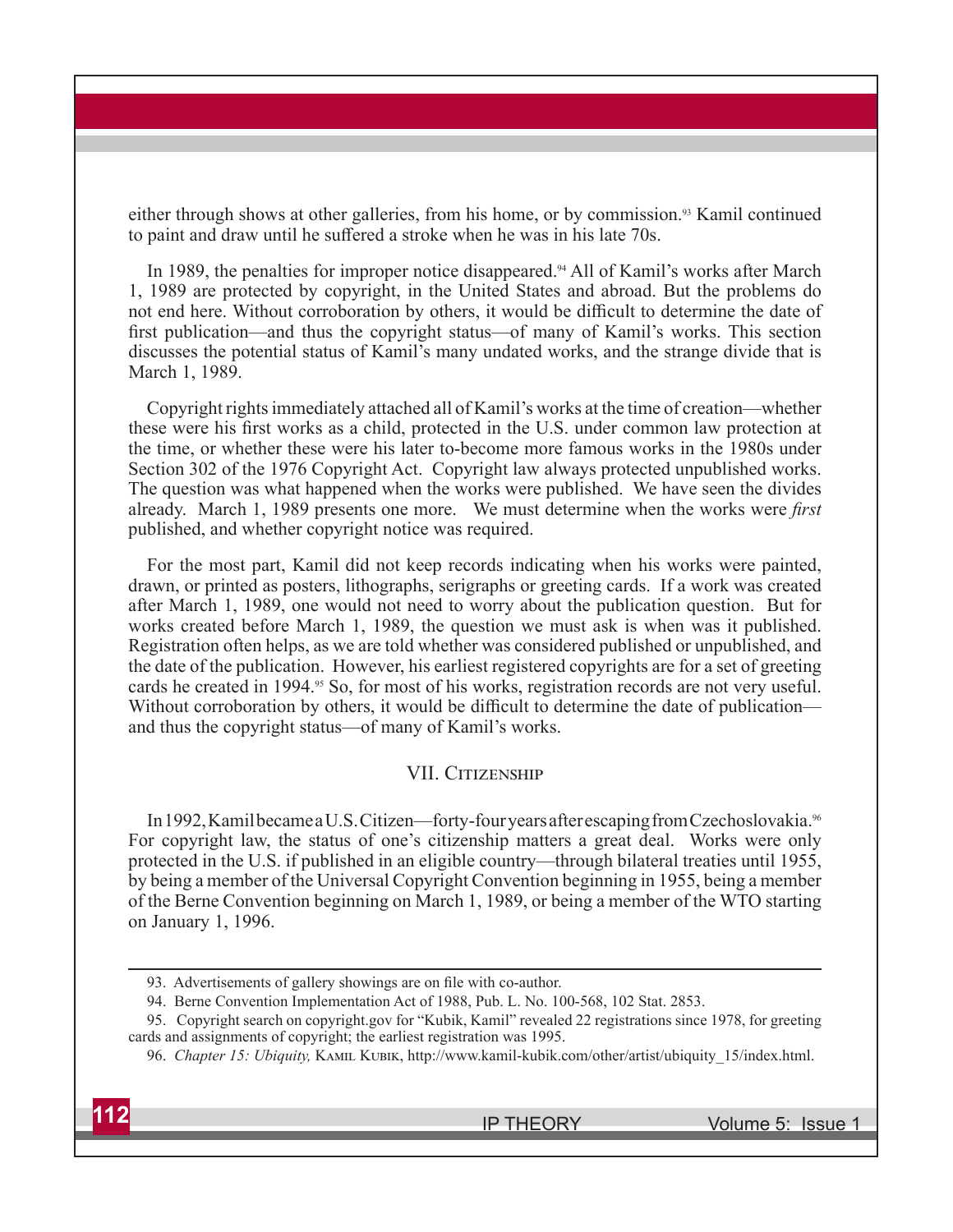**One interesting question arises – how should we treat Kamil's works that were published abroad, particularly with regard to restoration? If he was a national or domiciliary in a country other than the U.S. at the time of creation, the works would be restored.97 Kamil was in fact an Australian citizen since age 18.98 His works qualify for restoration, based on authorship, as**  long as they were first published abroad. By 1992, when he became a citizen, works created **on or after this date did not need to be restored, as they were automatically protected for U.S. citizens for the life of their author plus seventy years.99**

#### **VIII. LESSONS FOR DURATION**<sup>100</sup>

**When Yvette and decided to collaborate, I was looking for a 20th century artist whose**  biography was varied so I could better understand the different aspects of time and geography **related to copyright. Kamil was a perfect candidate, and Yvette's personal connection made it**  that much better. What I take away from the exercise is the idea of a "Durationator Profile," **or a new way of looking at the relationship of one artist's work to the copyrights that protect that work.** 

**The story of Kamil is not unique, especially for lives lived during the 20th century, which saw tremendous changes in copyright law, political governments, and the movement of people. The story Yvette tells about Kamil brings to light the personal nature and relationship of one's work to one's life, and takes the dry calculations and places them into perspective. In many ways, it shows a portrait of an artist painting the cities of the world, and rising to prominence, painting for Queens and Presidents alike. And yet, tracing the story of the copyrights of**  those paintings is complex, filled with minefields, missing data, and unexpected, inconsistent **results. His works are not merely protected for seventy years after his death. At least in the United States, the copyright status of his works is much more complicated and varied. His works were created under independent Czechoslovakia, the same territory occupied during**  World War II, in a refugee camp in 1948, and in many countries over the span of nearly fifty **years including Australia, the United States, Germany, and the United Kingdom. He lived in many places. His life was one that mimicked the joys and struggles of the 20th century. His citizenship, where he was domiciled, whether, where and when a work was published, and**  other facts dramatically affect the copyright status of each work.

**<sup>97. 17</sup> U.S.C. Section 104A(h)(6)(D): "…has at least one author or rightholder who was, at the time the work**  was created, a national or domiciliary of an eligible country, and if published, was first published in an eligible **country and not published in the United States during the 30-day period following publication in such eligible country."**

**<sup>98.</sup>** *See Kubik, supra* **note 100.**

**<sup>99. 17</sup> U.S.C. Section 104A.**

**<sup>100.</sup> Written by Elizabeth Townsend Gard, whose research focuses on duration and copyright around the world, in the project the Durationator®, which has been licensed to Limited Times, LLC. The Durationator®, as of 2015, will be distributed worldwide by Thomson Reuters out of the Thomson CompuMark Division.**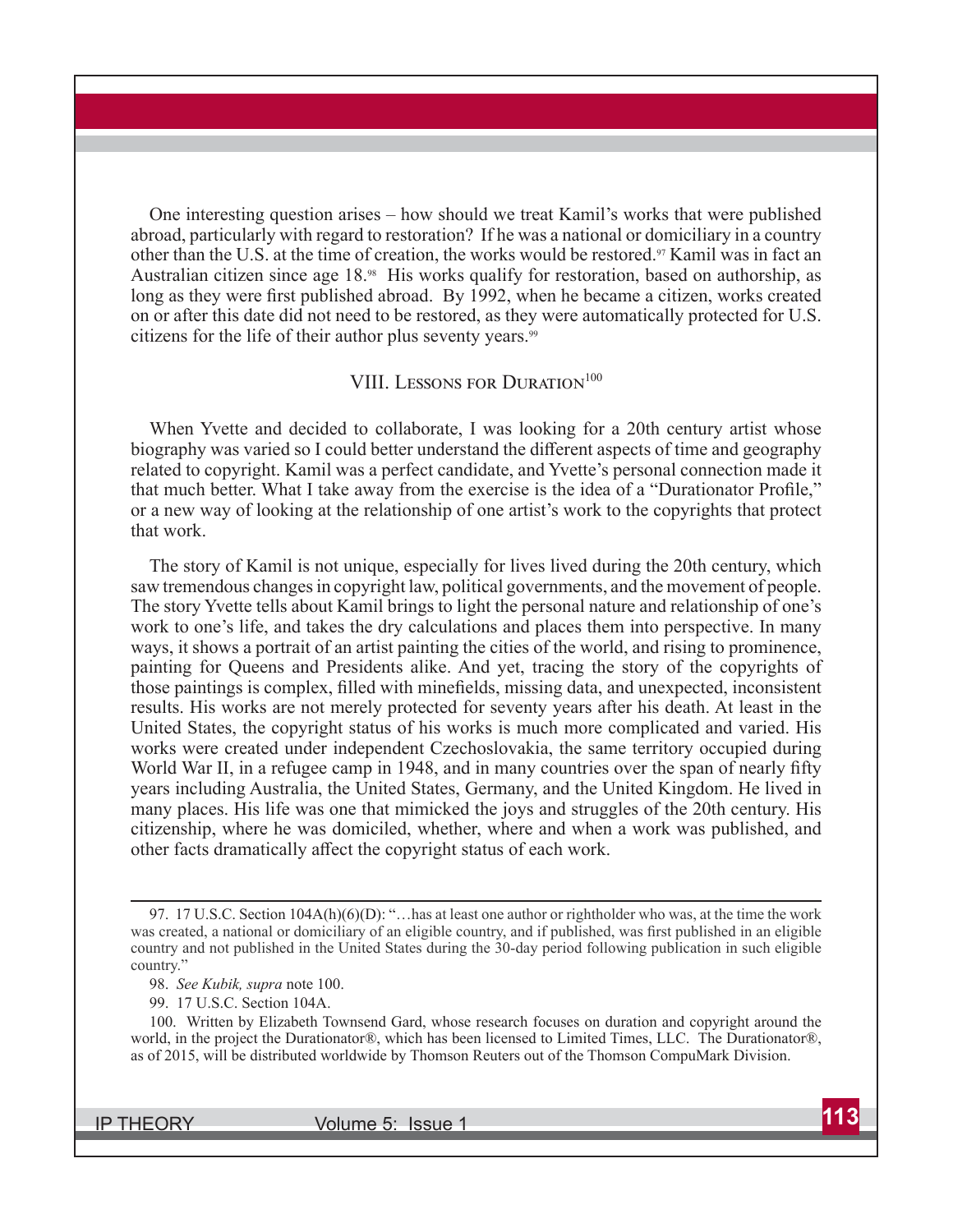**Today, many believe copyright has been harmonized, that the debate is whether a country**  has adopted "life of the author plus seventy years" or "plus fifty." This essay, in part, starts to **show the complexity of the inquiry, and perhaps points to a way out of the morass of term in the 21st century. A traditional approach to sorting through Kamil's work would be to look at each work and determine copyright status of each work. But we see many instances where the works themselves have not survived, or at least are not currently known to be. How can we paint our own portrait—of the copyright history of his works?** 

**One way to approach the question of term is not to look at the term of individual works, but to look to the life itself. Instead of looking at a particular painting from Kamil's time in Australia, one looks to the category of works within a particular geographic-temporal space. We are painting an abstract painting to better see the larger terrain. Where before, term was approached from a pointillist style, one steps back to see the whole of the work. This approach,**  combined with specifics when needed in particular jurisdictions like the United States, may prove an efficient way to understand the role of copyright in any one artist's body of work.

 **In Kamil's case, his early works created between 1930-1948 are potentially restored**  in the United States, although more work would have to be done to confirm that works from Czechoslovakia during this period qualified. Then, he likely became a stateless person, **meaning he had the same opportunity in the United States to qualify as U.S. citizens. Even so, it is unlikely the works were protected, as formalities (including renewal) would have been mandatory. It is not clear what happens regarding restoration to stateless persons' works, and so more investigation must be done to determine whether the refugee works were restored. One would have to further research that issue.** 

**When he lived in Australia, his works were likely protected under Australian law and eligible at the time for U.S. protection but did not qualify because of formalities, and therefore**  came into the public domain in the U.S. upon first publication. In the U.S., these works would **qualify for restoration, although the ownership issues would still have to be resolved, and therefore, the works would be protected 95 years from publication. If the works were not**  considered "published," they would be measured by a different part of the copyright law, and this would require a definitive answer to ownership/authorship questions.<sup>101</sup>

**Once Kamil became a U.S. citizen, his works would not qualify for restoration. The works properly registered and renewed prior to 1963 are still protected, as are those with proper notice after 1963. His works created outside of the United States may or may not be protected,**  depending on Kamil's status at the time, and also where the first sale took place. Simple. **Duration is always simple.** 

**But there is a way to make such observations more accessible to artists, scholars, and their**  estates. A profile that ties the biography to copyright, rather than specific works may provide

**<sup>101. 17</sup> U.S.C. 303(a).**